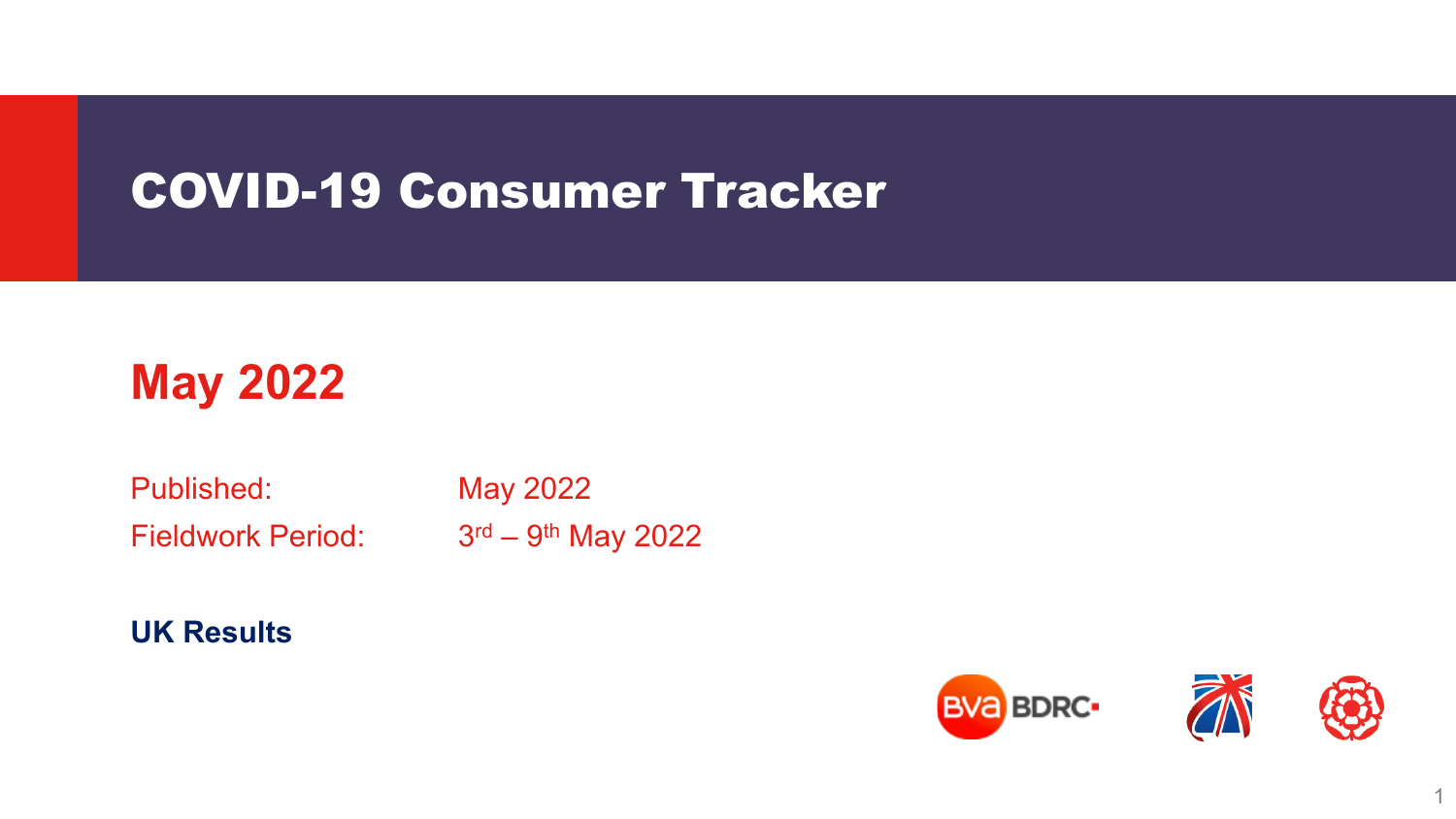#### Introduction

- VisitEngland, VisitScotland and Visit Wales have commissioned a Covid-19 consumer sentiment tracking survey to understand domestic intent to take overnight trips, both within the UK and abroad.
- The survey addresses areas such as: current attitude to travel (incl. concerns around travel and reassurances needed from the tourism sector), intentions of UK residents to travel for day trips, short breaks and holidays, when they plan to book and when they plan to go on their trip, as well as the destination, type of location and accommodation of their intended trip.
- This tracker is based on a UK nationally representative sample of 1,500 adults aged 16+, with additional boosts for Scotland and Wales.
- Fieldwork tends to take place at the start of each month and this wave's fieldwork was conducted between 3rd – 9th May 2022.
- The results are made publicly available and updated each wave at the following website:

https://www.visitbritain.org/covid-19-consumer-sentiment-tracker

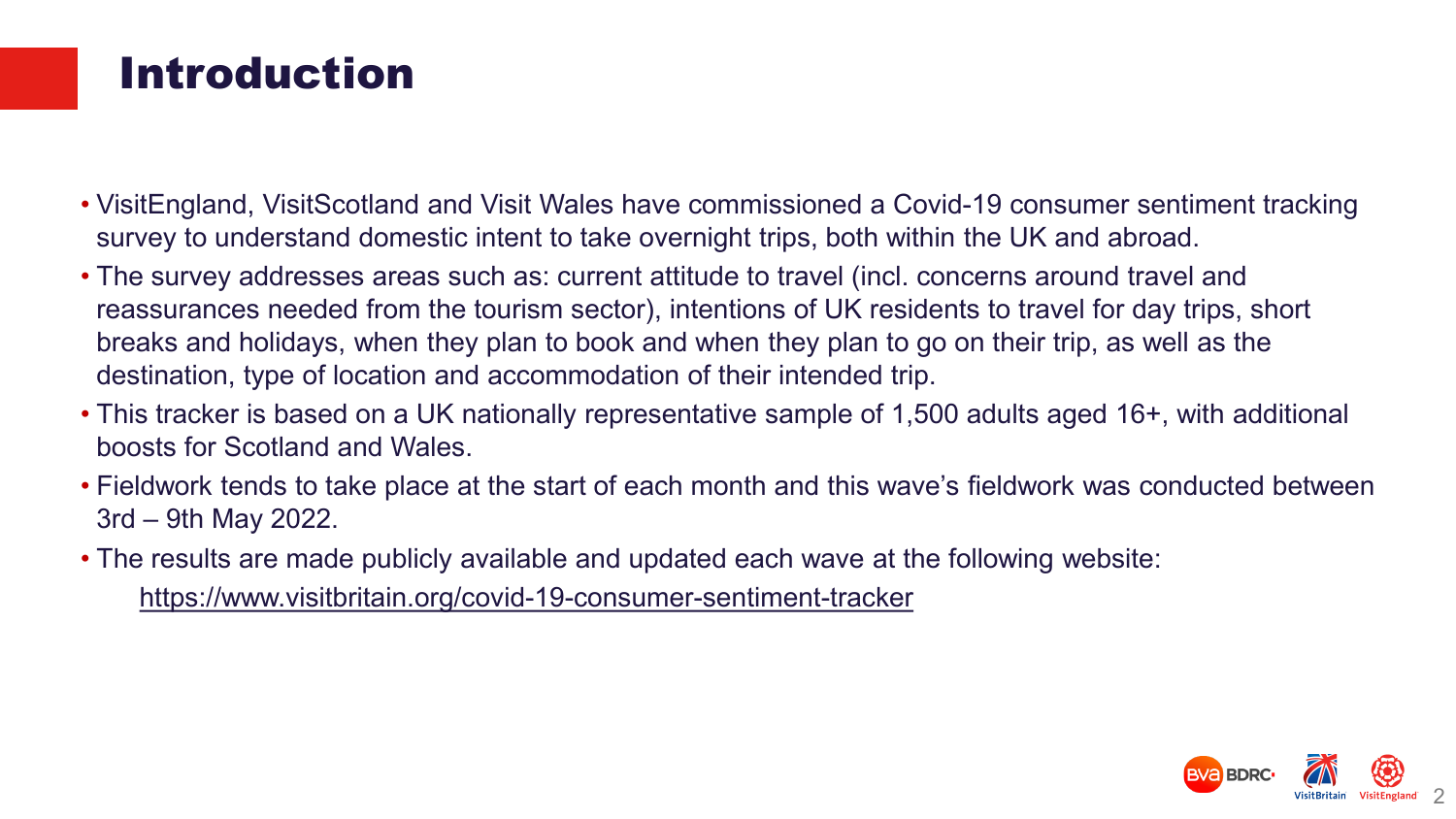# Definitions used within this report

In this report, we look at the profiles and attitudes of a number of separate audiences depending on when they intend to take an overnight domestic trip.

- **May to June 2022 Intenders:** Residents of the UK who claim their next domestic overnight trip will take place between May and June 2022
- **July to September 2022 Intenders:** Residents of the UK who claim their next domestic overnight trip will take place between July and September 2022

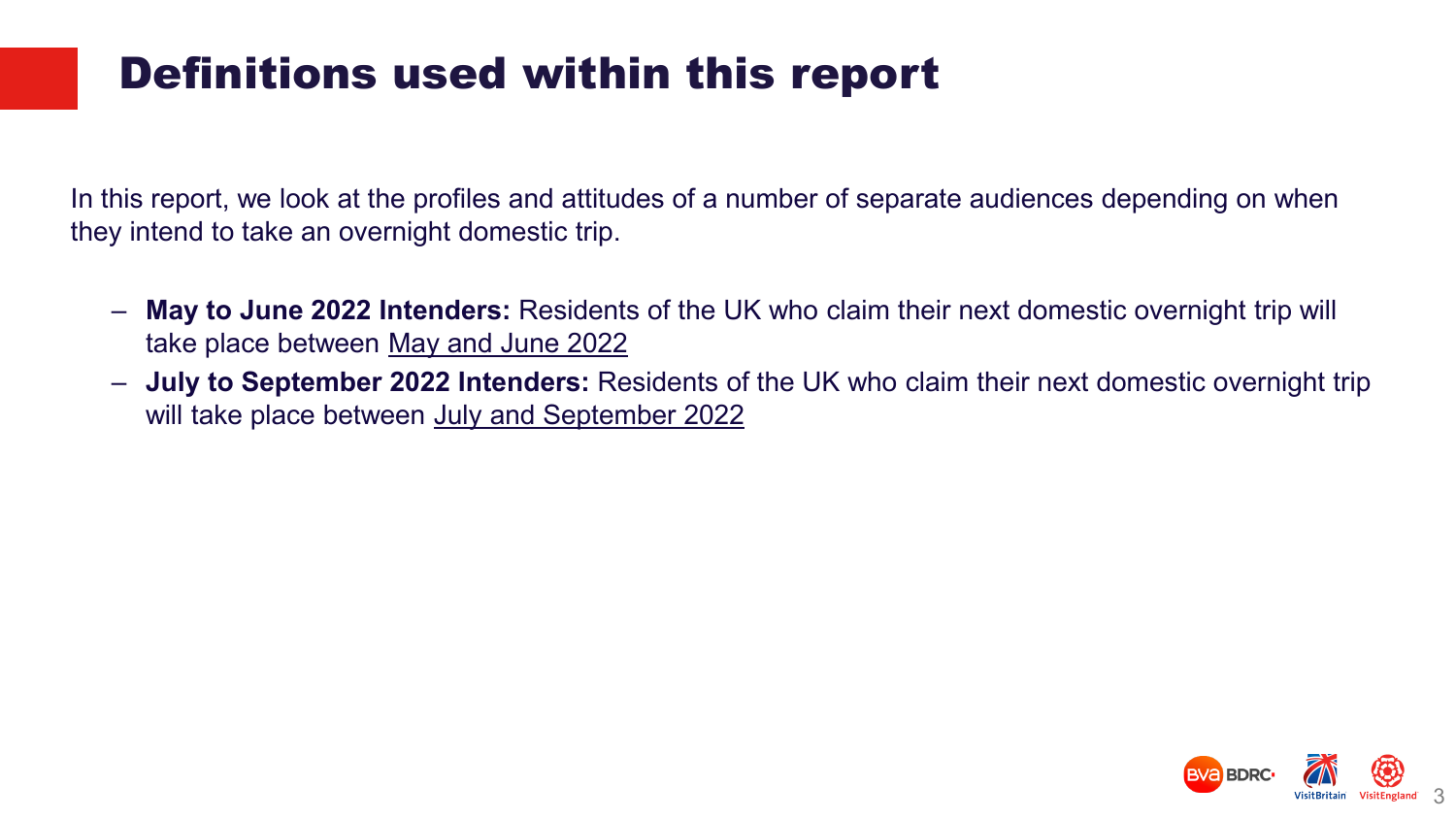# May 2022: Scorecard of Key Metrics

| <b>Key Metrics</b>                                                                     | <b>May 2022</b>                                                                                | <b>Change since April 2022</b>      |  |  |
|----------------------------------------------------------------------------------------|------------------------------------------------------------------------------------------------|-------------------------------------|--|--|
| Perceptions of the situation regarding Covid-19 (% stating 'worst has passed')         | 51%                                                                                            | $+13%$                              |  |  |
| Appetite for risk (average score out of 4)                                             | 3.1                                                                                            | $+0.1$                              |  |  |
| Confidence in ability to take UK overnight trip in May/June<br>(% NET confident)       | 74% / 75%                                                                                      | $+2\%$ / $+1\%$                     |  |  |
| Confidence in ability to take overseas overnight trip in May/June (% NET<br>confident) | 58% / 58%                                                                                      | $+1\%$ / 0%                         |  |  |
| Will take more UK trips in the next 12 months than past 12 months [%]                  | 33%                                                                                            | $-1%$                               |  |  |
| Will take more overseas trips in the next 12 months than past 12 months [%]            | 23%                                                                                            | $+1%$                               |  |  |
| Proportion intending a UK overnight trip in next 12 months [%]                         | 59%                                                                                            | $-1%$                               |  |  |
| Proportion intending an overseas overnight trip in next 12 months [%]                  | 44%                                                                                            | $+1%$                               |  |  |
| Top 3 barriers to taking a UK overnight trip from May to June                          | 1. Rising costs of living 2.<br>Personal finances 3. The cost of<br>fuel                       | Cost of fuel rises to top 3 barrier |  |  |
| Top 3 barriers to taking an overseas overnight trip from May to June                   | 1. Rising costs of living 2.<br><b>Personal finances 3. Rising costs</b><br>of overseas travel | No new changes                      |  |  |

**\* Represents a statistically significant change on previous wave**

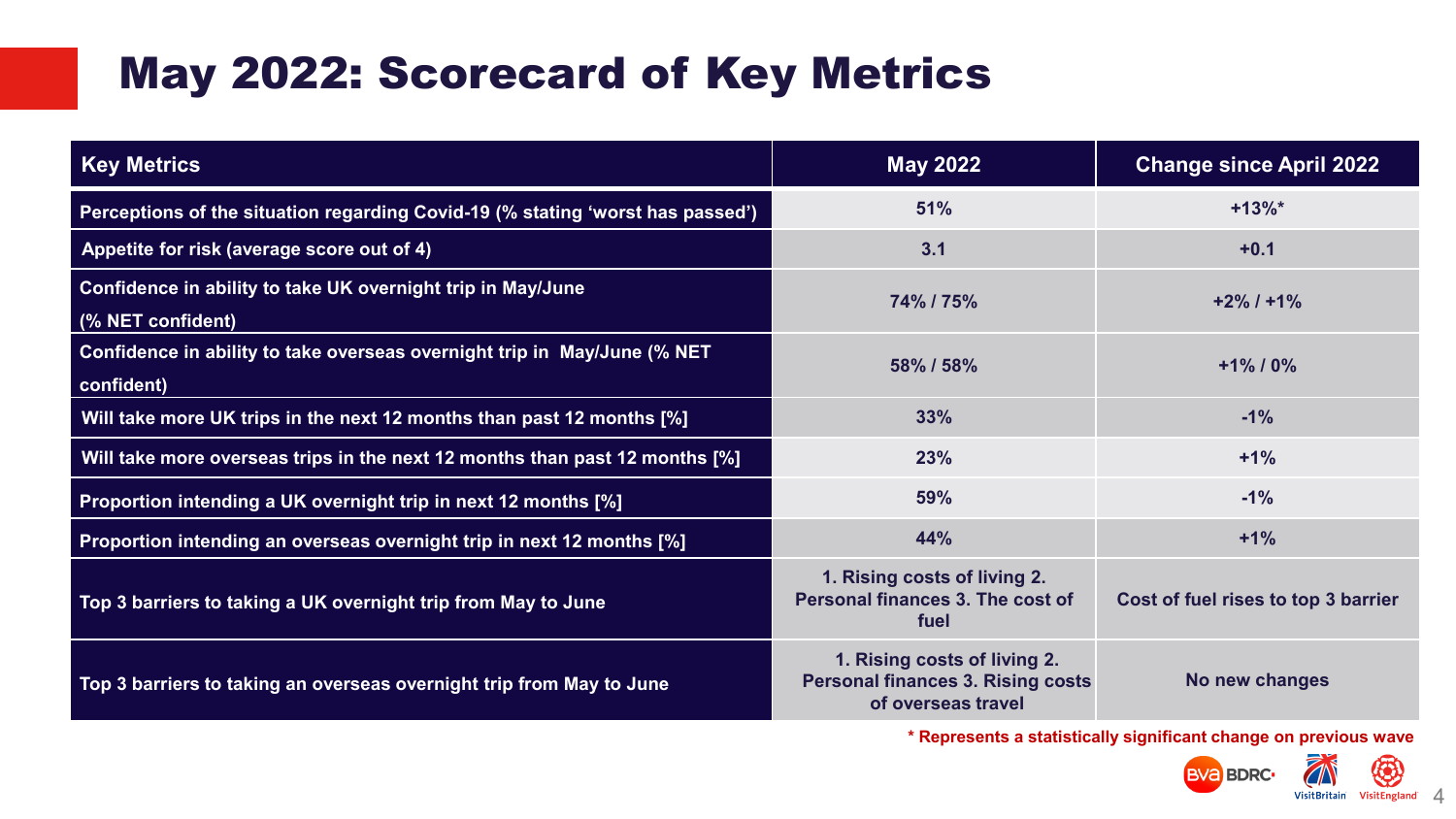

# 1. Covid Impact on Attitudes to Travel

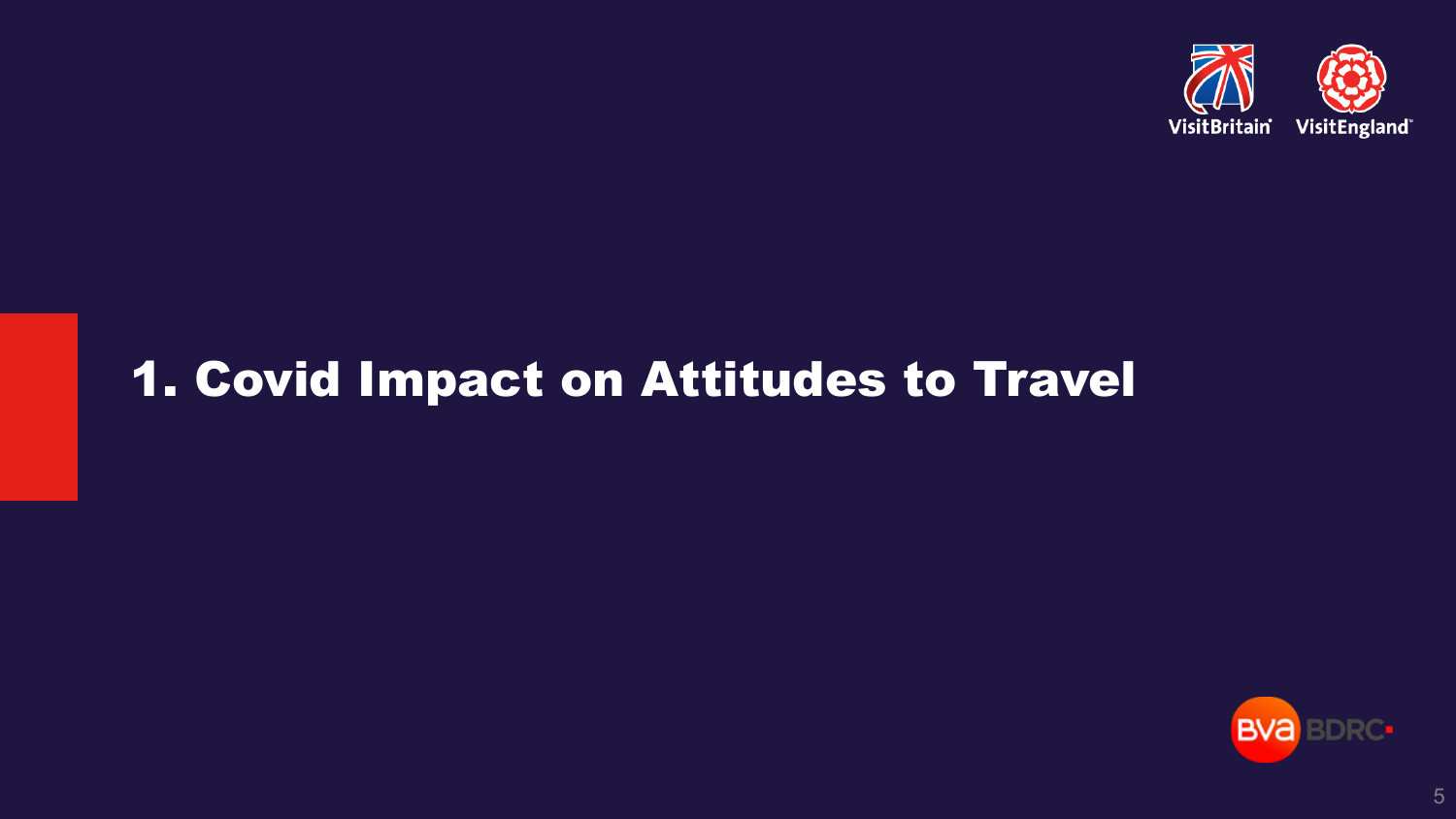### Perceptions of the situation relating to COVID-19

**From April to May, the proportion of those who think 'the worst has passed' has significantly increased from 38% to 51%.**

#### **Figure 2. Perception of the situation with regards to COVID-19, Percentage wave-on-wave, UK**



VisitEngland 6

VisitBritain

**BVa BDRC** 

Q7: Regarding the situation of Coronavirus in the UK and the way it is going to change in the coming month, which of the following best describes your opinion? Base: All respondents. May 2022 = 1,760 All other months n=c,1750. Pre June 2020, research was conducted by BVA BDRC with base size of c.750 Note: Fieldwork for each month took place at the start of each month – exact dates vary). October data is taken from BVA BDRC survey.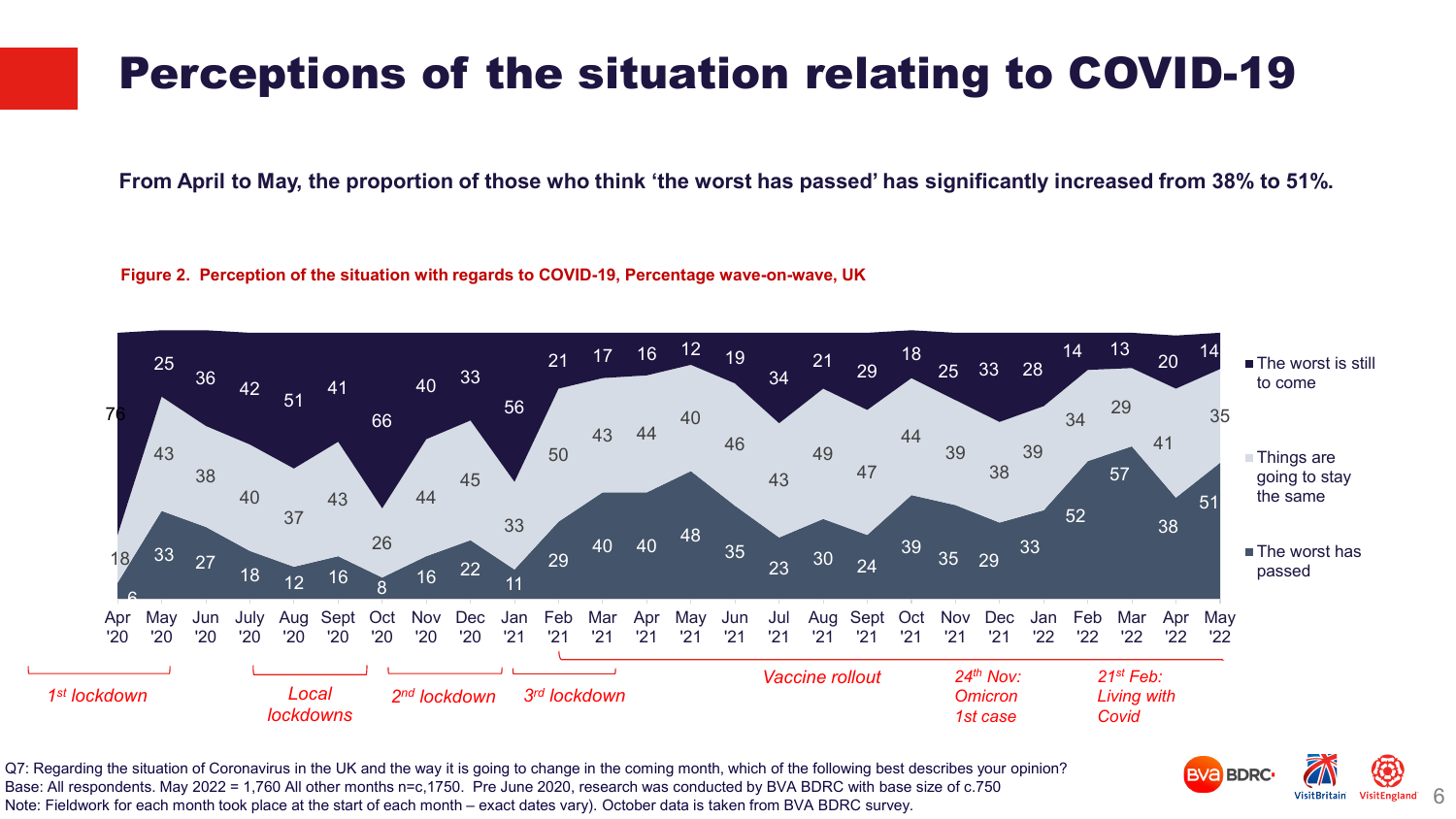## Comfort levels with everyday activities

**After a drop in April, comfort levels with all 'everyday activities' have returned to the levels reported in March – the highest since the start of the pandemic.**

#### **Figure 5. Level of comfort conducting a range of activities separately and combined, average score where 1= not at all comfortable doing activity and 4= very comfortable doing activity, average wave-on-wave, UK**



7

Base: All respondents excluding those stating 'don't know' or who wouldn't do activity under any circumstances. Mean average based on those that gave a score of 1-4. May 2022 = 1,760 All other months n=c,1750. Pre June 2020, research was conducted by BVA BDRC with base size of c.750 Note: These questions were not asked in October 2021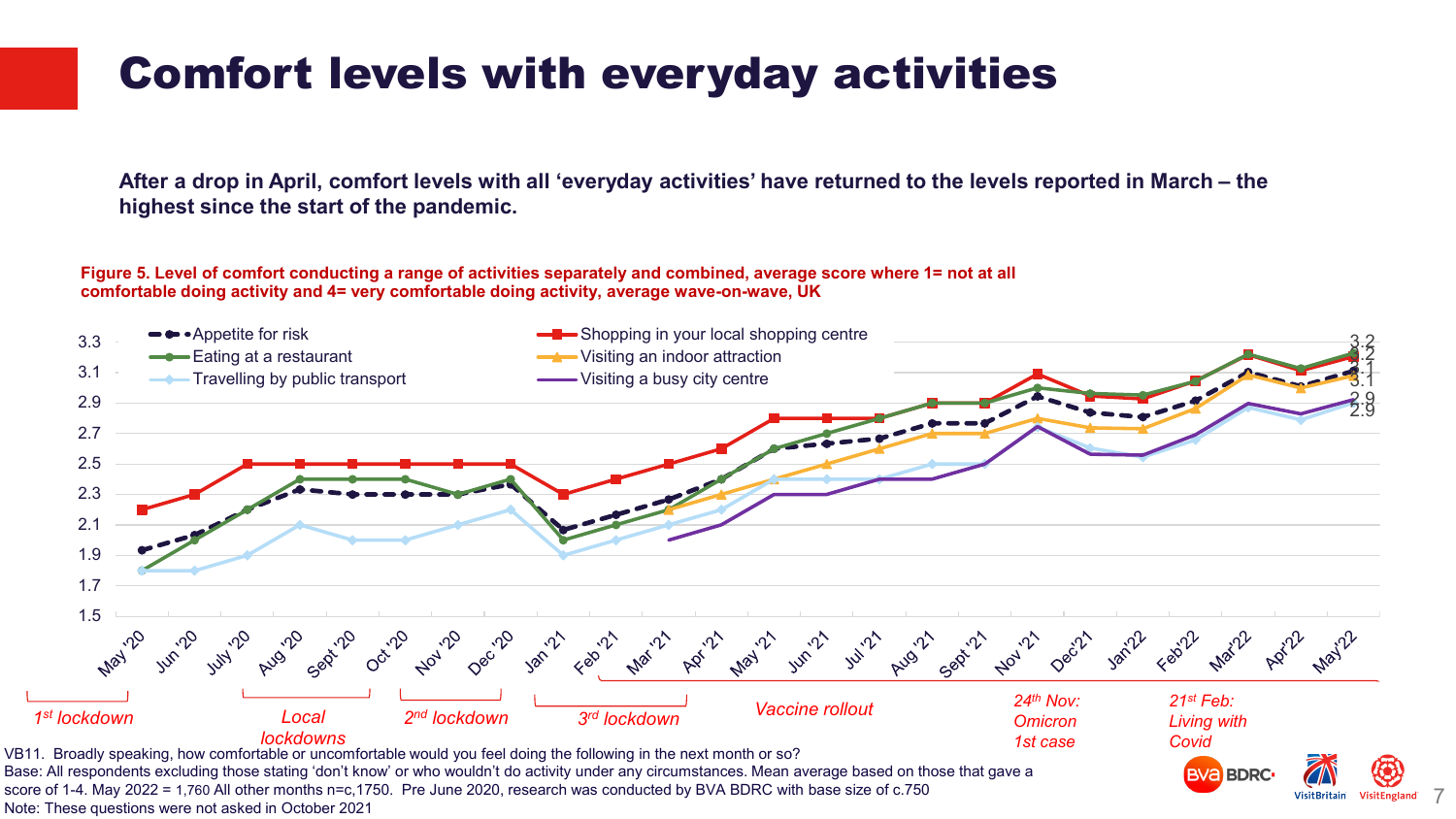### Intention to visit leisure places in the UK

**Out of the included places/venue types, 'restaurant – indoor seating' is the venue type most likely to be visited in the next month (33% intending to do so). 'Festivals/exhibitions in an enclosed space' is the venue type most likely to be avoided in the next 12 months due to COVID-related reasons (12% stating this).**

#### **Figure 3. Intention to visit leisure venues, Percentage, May 2022, UK**



VB9a. Which, if any, of these types of places in the UK are you likely to visit in the next 12 months? VB9b. Which, if any, are you likely to visit in the UK in the next month? VB9c. Which, if any, would you normally visit in the next 12 months, but will avoid due to COVID-19-related reasons (e.g. government restrictions, the risk of catching COVID-19 etc.)? Base: All respondents. May 2022 = 1,760

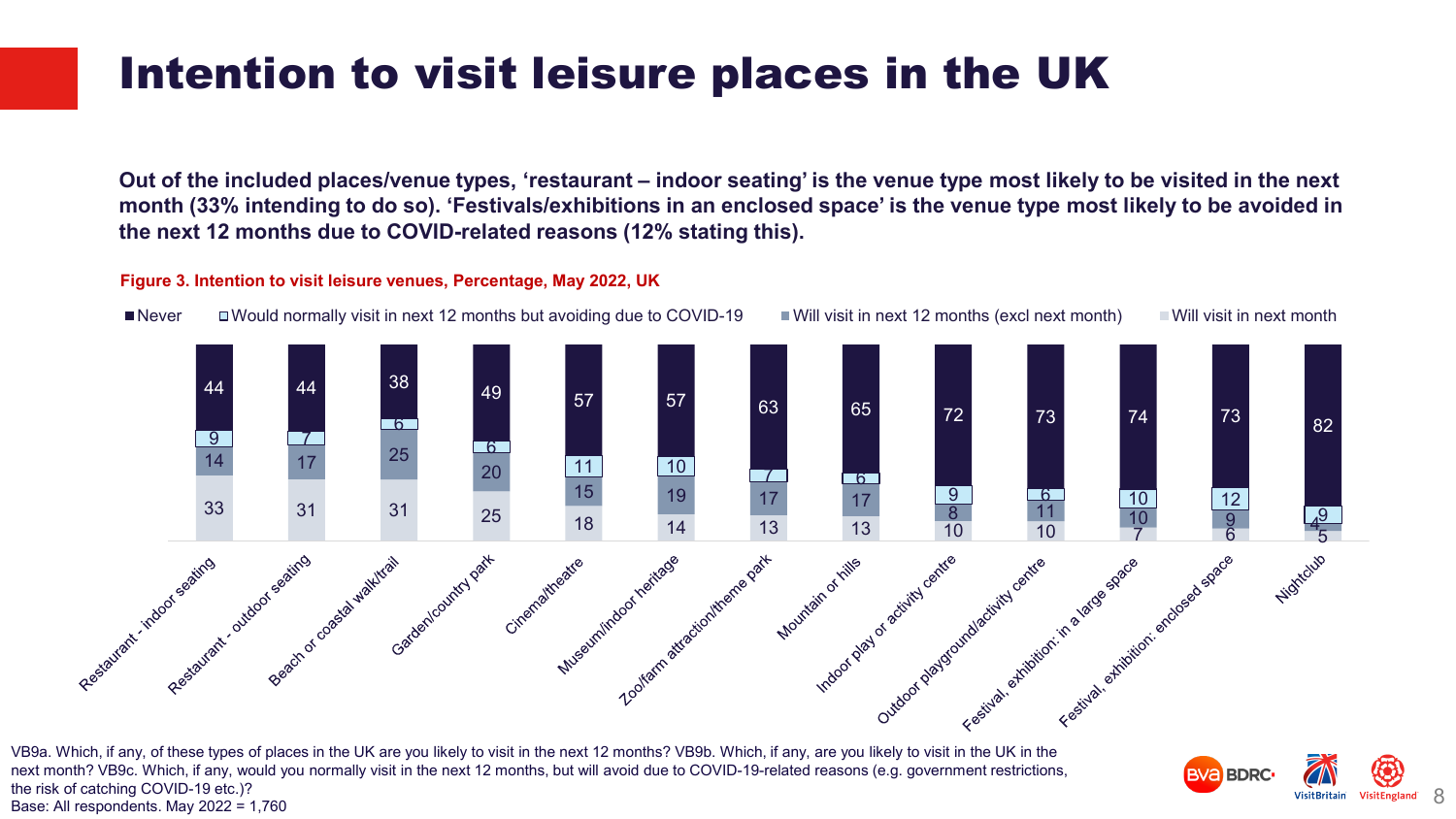### Intention to conduct leisure activities in the UK

**Out of the activities included, 'walking/hiking' is the activity UK adults are most likely to do in the next month (at 34%). 'Indoor swimming' and 'spa/health treatments' are the activities most likely to be avoided due to COVID-19 (8% stating this for each).** 

#### **Figure 4. Intention to conduct leisure activities, Percentage, May 2022, UK**



VisitEngland<sup>®</sup>

**BVa BDRC** 

VB10a. Which, if any, of these types of activities are you likely to do in the UK in the next 12 months? VB10b. Which, if any, are you likely to do in the UK in the next month? Which, if any, would you normally do in the next 12 months, but will avoid due to COVID-19-related reasons (e.g. government restrictions, the risk of catching COVID-19 etc.)?

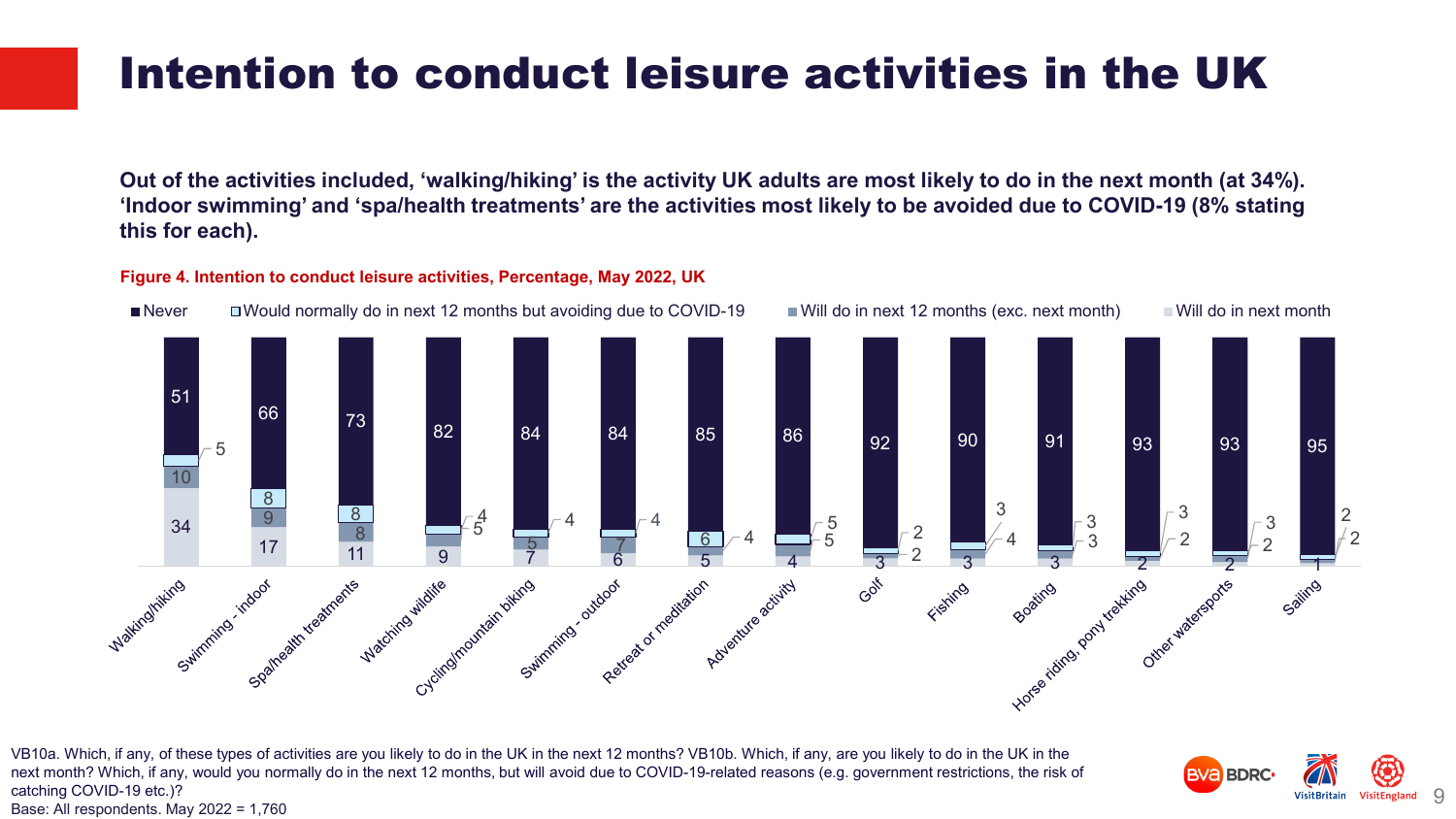#### Required conditions for indoor leisure / tourism providers

**'Free cancellation' is the leading condition that UK adults deem essential for indoor leisure and tourism providers to have in place to encourage a visit (38% stating this,** *however, this has declined from 41% in April***). This is followed by 'enhanced cleaning regimes' (35%) and 'plentiful hand sanitizers (34%).**

**Figure 6. Conditions that are essential for indoor tourism and leisure providers to have in place to visit them in the next few months, Percentage, May 2022, UK, Full list**

| Free cancellation                                                             | 38                              |            |     |     |            |     |            |  |
|-------------------------------------------------------------------------------|---------------------------------|------------|-----|-----|------------|-----|------------|--|
| Enhanced cleaning regimes                                                     | 35                              |            |     |     |            |     |            |  |
| <b>Plentiful hand sanitizers</b>                                              | 34                              |            |     |     |            |     |            |  |
| Transferable bookings to a later date                                         | 28                              |            |     |     |            |     |            |  |
| Management of people in communal areas                                        | 25                              | <b>Dec</b> | Jan | Feb | <b>Mar</b> | Apr | <b>May</b> |  |
| Contactless check-in and payments                                             | 25<br><b>Net: Financial</b>     | 63%        | 62% | 63% | 58%        | 59% | 58%        |  |
| Discounts or special offer deals                                              | 24<br>booking incentives        |            |     |     |            |     |            |  |
| Staff to wear face masks                                                      | 24                              |            |     |     |            |     |            |  |
| Significantly reduced capacity                                                | <b>Net: Reduced</b><br>23       | 59%        | 60% | 60% | 53%        | 54% | 55%        |  |
| Customers to wear face masks                                                  | contamination<br>20<br>measures |            |     |     |            |     |            |  |
| Government certification for complying with hygiene and distancing guidelines | 20                              |            |     |     |            |     |            |  |
| Enforced social distancing                                                    | Net: Guest/staff<br>17          | 59%        | 58% | 53% | 41%        | 43% | 38%        |  |
| Compulsory COVID-19 passports for staff and customers                         | <i>interventions</i><br>16      |            |     |     |            |     |            |  |
| The ability to pay in instalments                                             | Net: Social distancing<br>15    | 60%        | 57% | 52% | 45%        | 47% | 44%        |  |
| Packaged food only (no open buffets)                                          | measures<br>15                  |            |     |     |            |     |            |  |



Q63. Which, if any, of the following conditions would be essential for indoor tourism and leisure providers (e.g. indoor visitor attractions, restaurants, hotels etc.) to have in place for you to visit/use them over the next few months? Base: All respondents. May 2022 = 1,760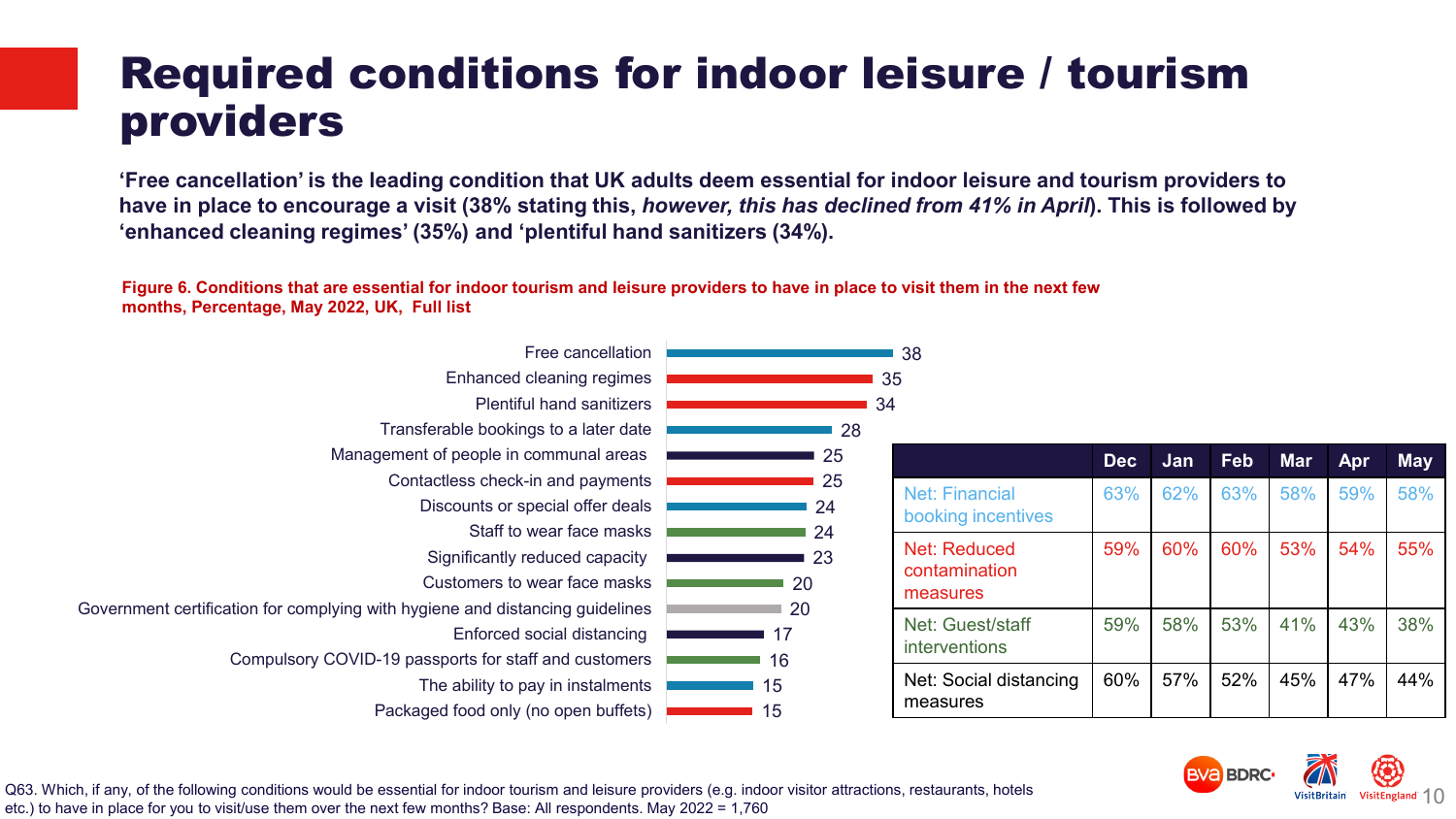

# 2. Trip Intentions: UK and overseas

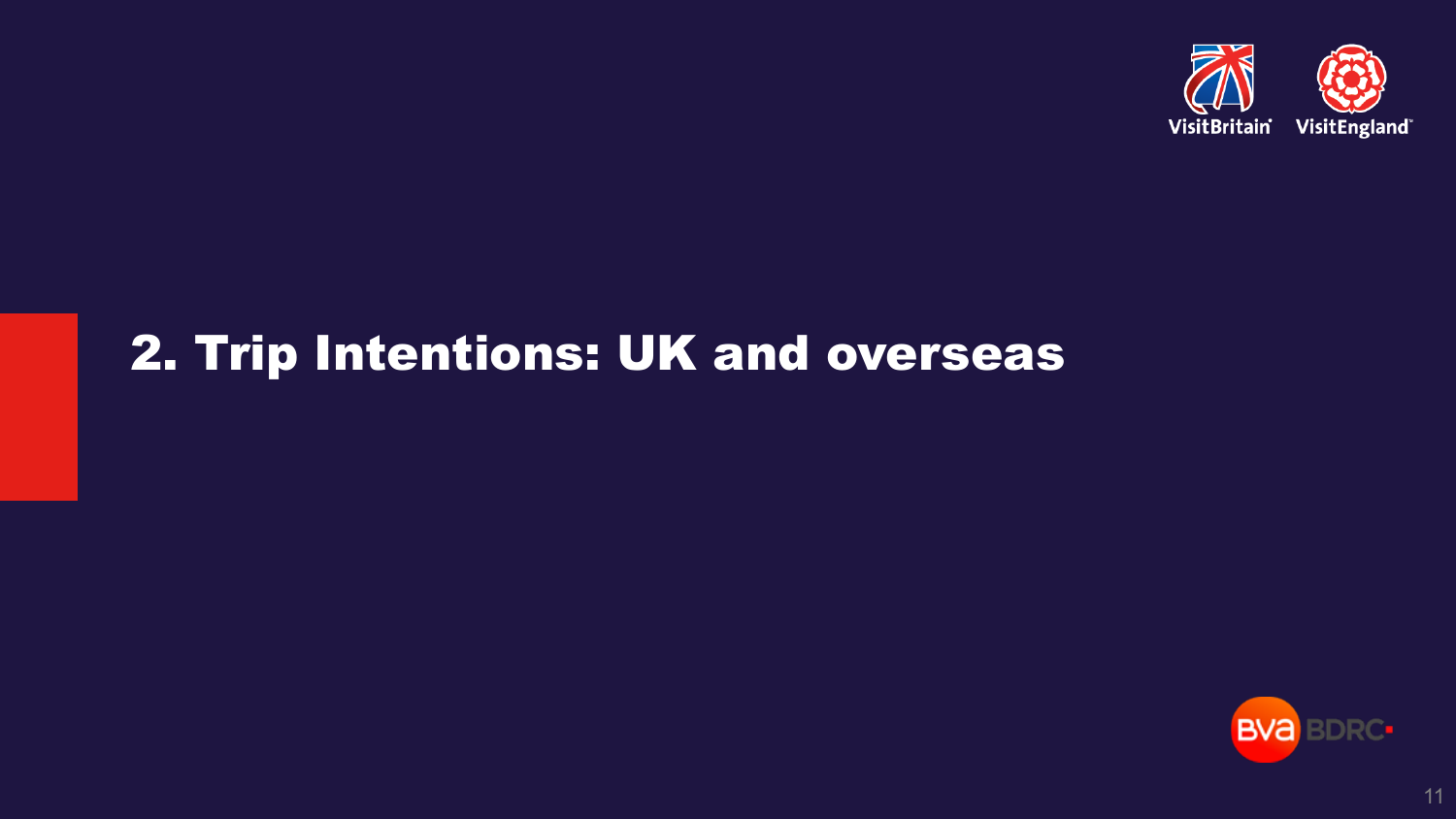#### Anticipated number of UK and overseas trips in next 12 months compared to last 12 months

**In May, 33% said they would go on more domestic trips and 23% on more overseas trips in the next 12 months compared to the past 12 months. The proportion of those undecided is falling, while more are saying they would go on 'about the same' number of trips.** 



**Figure 7. Number of UK overnight trips likely to take in next 12 months compared to the last 12 months, Percentage, May 2022, UK**

#### **Figure 8. Number of Overseas overnight trips likely to take in next 12 months compared to the last 12 months, Percentage, May 2022, UK**





VB1a Thinking about the next 12 months, are you likely to take more, fewer or about the same number of UK and overseas holidays/short breaks as you took in the last 12 months? Base: All respondents. January 2022 = 1,755, February 2022 = 1,756, March 2022 = 1,756, April 2022 = 1,758, May 2022 = 1,760.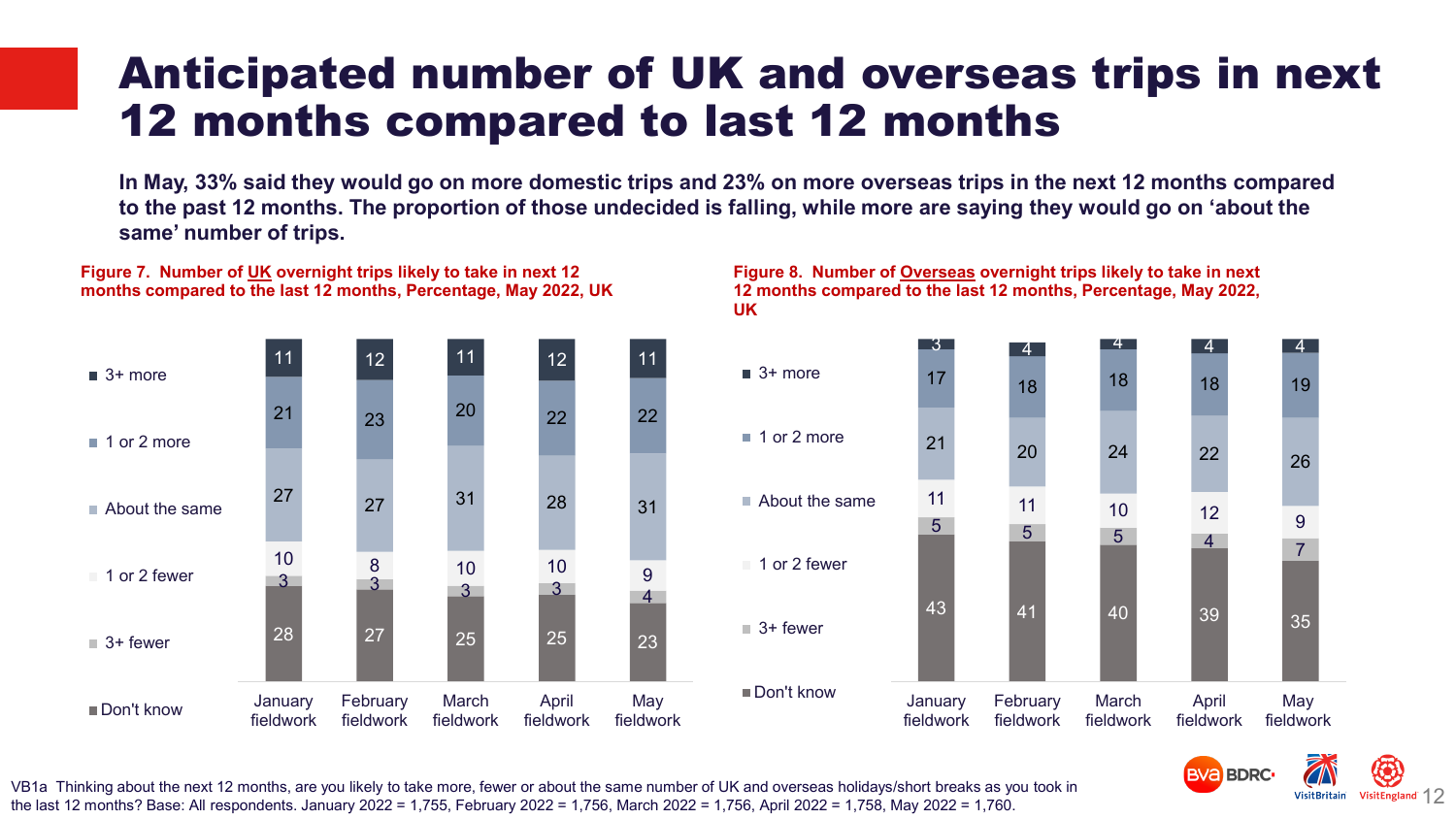### Overnight trips intentions

**3 in 5 (59%) of UK adults plan on taking an overnight domestic trip in the next 12 months, significantly more than the 44% planning to take an overnight overseas trip in this period. Most of these trips are expected to take place between July and September 2022.**

**Figure 8a. Proportion anticipating going on any overnight UK and overseas trips, Percentage, May 2022, UK**





QVB2a. Thinking of the next UK holiday or short break you are likely to take, when are you likely to plan, book and go on this trip? QVB2b. And when else do you anticipate going on a UK holiday or short break? QVB2c. Thinking of the next overseas holiday or short break you are likely to take, when are you likely to plan, book and go on this trip? QVB2d. And when else do you anticipate going on an overseas holiday or short break? Base: All respondents. May 2022 = 1,760 Note: Multiple choice question. Totals may exceed 100% as some respondents anticipate taking multiple trips across several time periods.

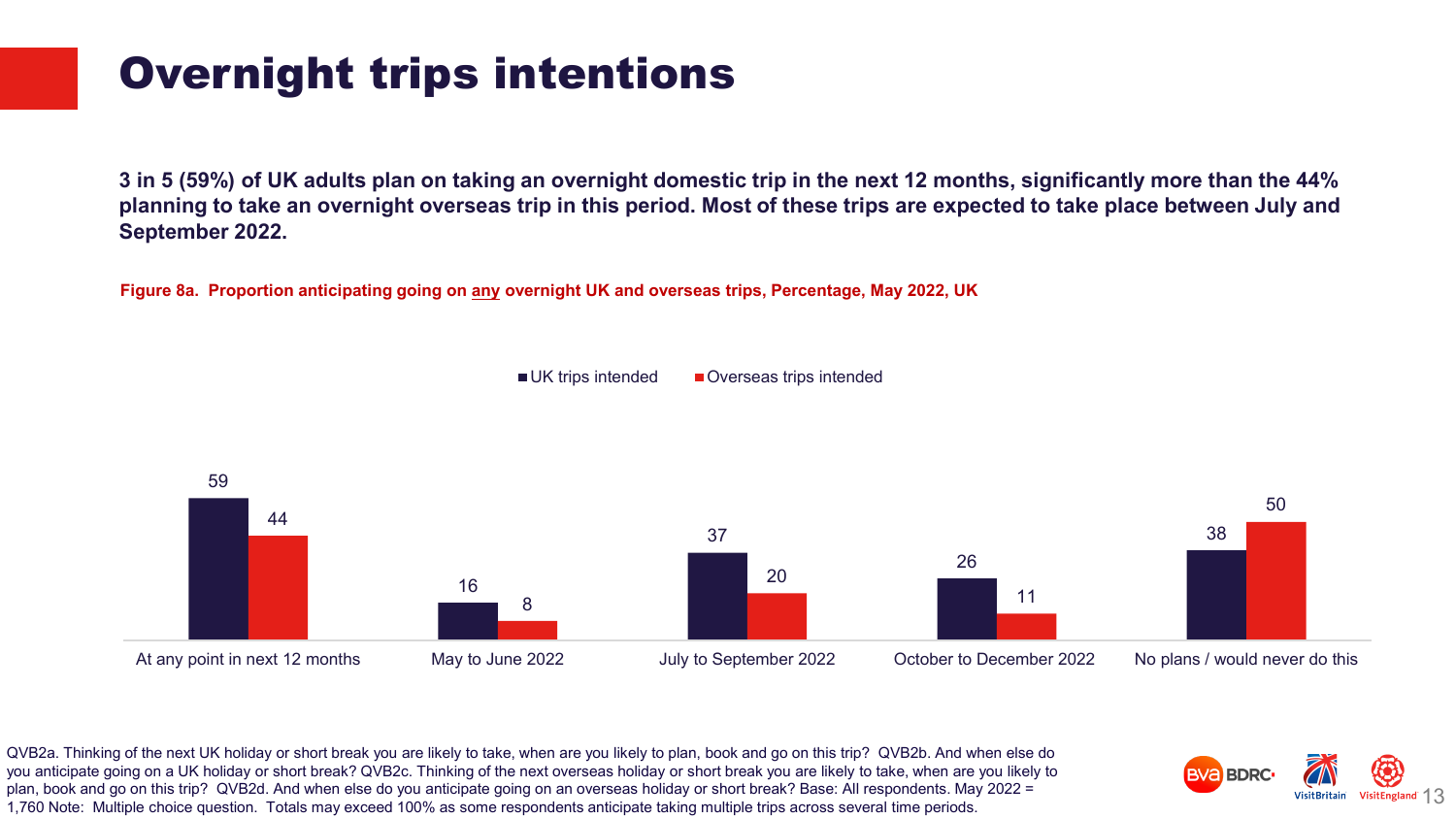### Overnight trip intention trend

**Looking at the next 12 months, the proportion of UK adults anticipating a UK overnight trip has increased slightly since November 2021, while overseas trip intentions are relatively stable.**

**Figure 8c. Proportion anticipating going on any overnight UK and overseas trips, next 12 months, Percentage, Wave-on-wave, May 2022, UK**



14

**BVA BDRC** 

QVB2a. Thinking of the next UK holiday or short break you are likely to take, when are you likely to plan, book and go on this trip? QVB2b. And when else do you anticipate going on a UK holiday or short break? QVB2c. Thinking of the next overseas holiday or short break you are likely to take, when are you likely to plan, book and go on this trip? QVB2d. And when else do you anticipate going on an overseas holiday or short break? Base: All May respondents. Next 12 months UK overnight trips = 1,061 Overseas trips = 778. Note: Multiple choice question. Totals may exceed 100% as some respondents anticipate taking multiple trips across several time periods. \*May 2022 fieldwork no longer has April figures so caution on the drop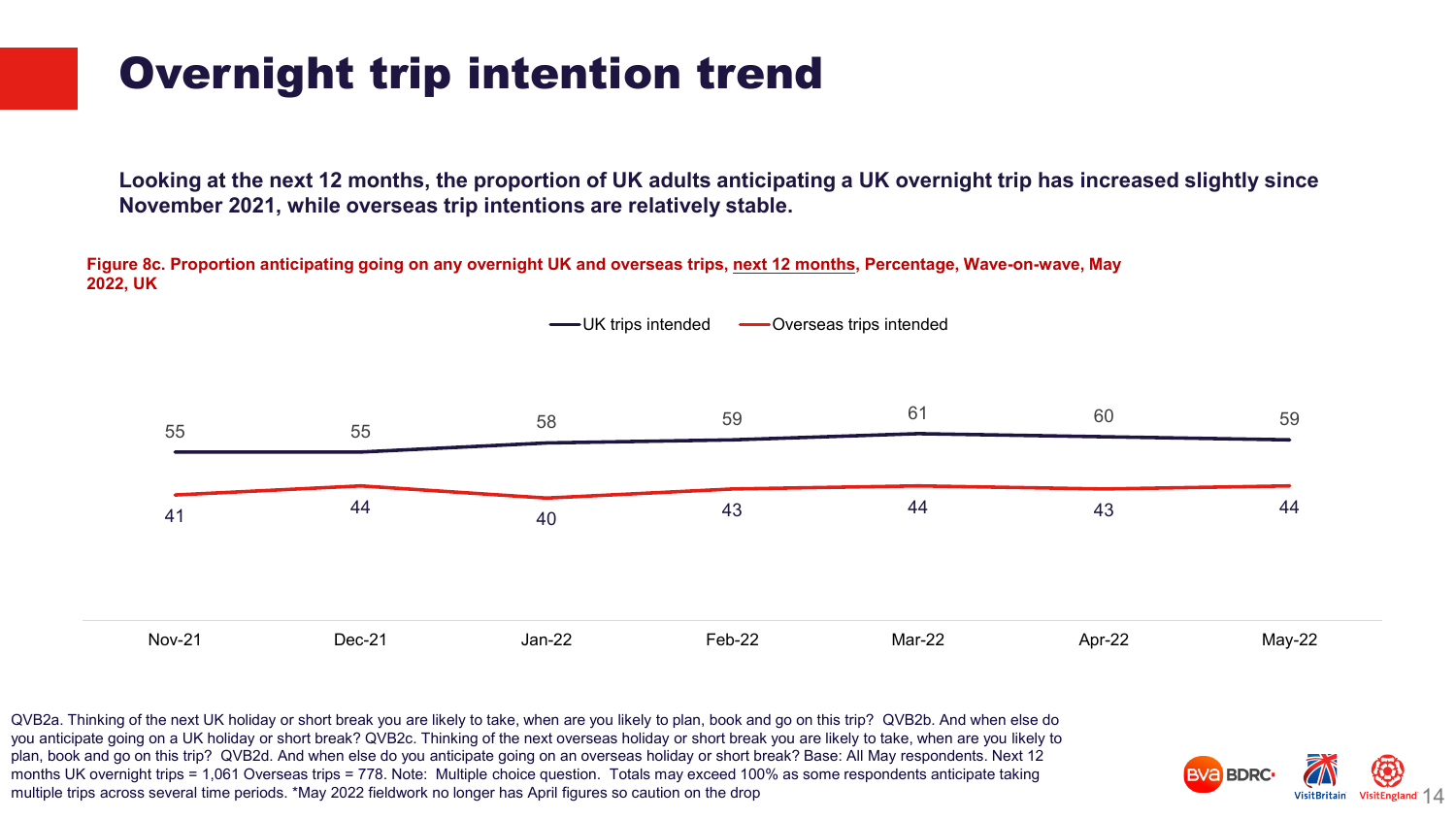# Confidence in the ability to take an overnight trip

**Overnight trip confidence levels in May are broadly in line with those recorded in April, with c.75% confident that a domestic trip would go ahead and c.60% being confident that an overseas trip would go ahead.** 

**Figure 9. Confidence in taking a UK and Overseas overnight trip across different time periods, NET Confident (Very confident + fairly confident) Percentage, April and May 2022, UK**

UK overnight trip confidence (May'22 data) **UK** overnight trip confidence (Apr'22 data)

Overseas overnight trip confidence (May'22 data) ....... Overseas overnight trip confidence (Apr'22 data)



VB7a. We'd like you to imagine that you have booked a UK holiday or short break in each of the time periods listed below. How confident are you that you would be able to go on these UK trips in these months? VB7d. We'd like you to imagine that you have booked an overseas holiday or short break in each of the time periods listed below. How confident are you that you would be able to go on these UK trips in these months? Base: All respondents. April 2022 = 1,758, May 2022 = 1,760.

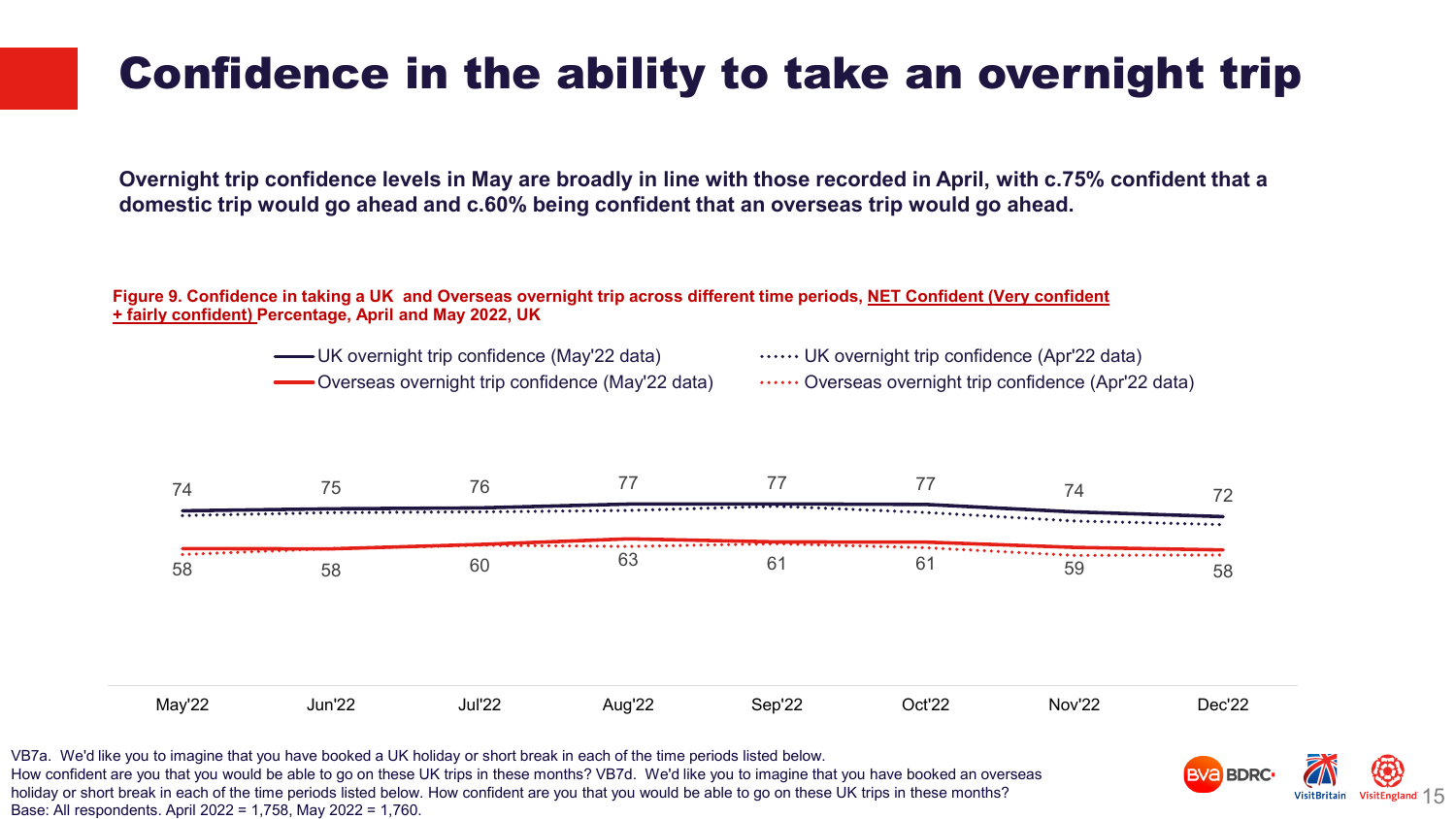#### Perceived barriers to taking overnight UK and Overseas trips between May'22 and Jun'22

**'Rising cost of living' is the biggest perceived barrier to taking overnight UK trips between May and June (33% stating this), followed by 'personal finances' (30%) and 'the cost of fuel' (26%). At a net level, 'financial barriers' were stated by 54% for domestic trips and 45% for overseas trips.**

#### 33 30 26 24 20  $\blacksquare$  14  $\blacksquare$  13  $\blacksquare$  12 9  $\blacksquare$  8  $\blacksquare$  8  $\blacksquare$  7 7 6 6 Fewer things to do Waiting to be fully vaccinated **=** 4 15 Would never take a UK trip in these months Rising costs of living Personal finances The cost of fuel Rising costs of holidays/leisure UK weather Concerns about catching COVID-19 My general health Limited available annual leave Restrictions on travel from government Unwelcoming residents due to COVID-19 General unease about travelling Vaccine passports Staff shortages impacting the experience It's not responsible to travel in this period **Figure 11. Barriers for taking an overnight UK trip May to June 2022, Percentage, May 2022, UK 28** 27  $\blacksquare$  20  $\blacksquare$  16  $\blacksquare$  14  $\blacksquare$  13  $\blacksquare$  13  $\blacksquare$  12  $\blacksquare$  12 11  $\blacksquare$  11  $\blacksquare$  10  $\blacksquare$  8  $\blacksquare$  7 The need to be fully vaccinated **6** 5 It's not responsible to travel in this period 28 Rising costs of living Personal finances Rising costs of overseas travel The war in Ukraine The risk of quarantine The cost of fuel Concerns about catching COVID-19 Restrictions on travel from government The amount of paperwork The cost/hassle of a COVID-19 test My general health Limited available annual leave General unease about travelling Unwelcoming residents due to COVID-19 Would never take trip in these months **Figure 12. Barriers for taking an overnight OVERSEAS trip May to June 2022, Percentage, May 2022, UK Apr May** Net: Financial barriers 58% 54% **Apr May** Net: Financial barriers 46% 45%

16

**BVA BDRC** 

VB7b. Which, if any, of the following factors do you see as potential barriers to you taking a UK short break or holiday in May to June 2022? \*New codes 'rising costs of living' and 'the cost of fuel' added in April fieldwork. VB7e. Which, if any, of the following factors do you see as potential barriers to you taking an OVERSEAS short break or holiday in May to June 2022? \*New codes 'rising costs of living', 'the cost of fuel' and 'the war in Ukraine' added in April fieldwork. Base: All asked each question. May to June n=1170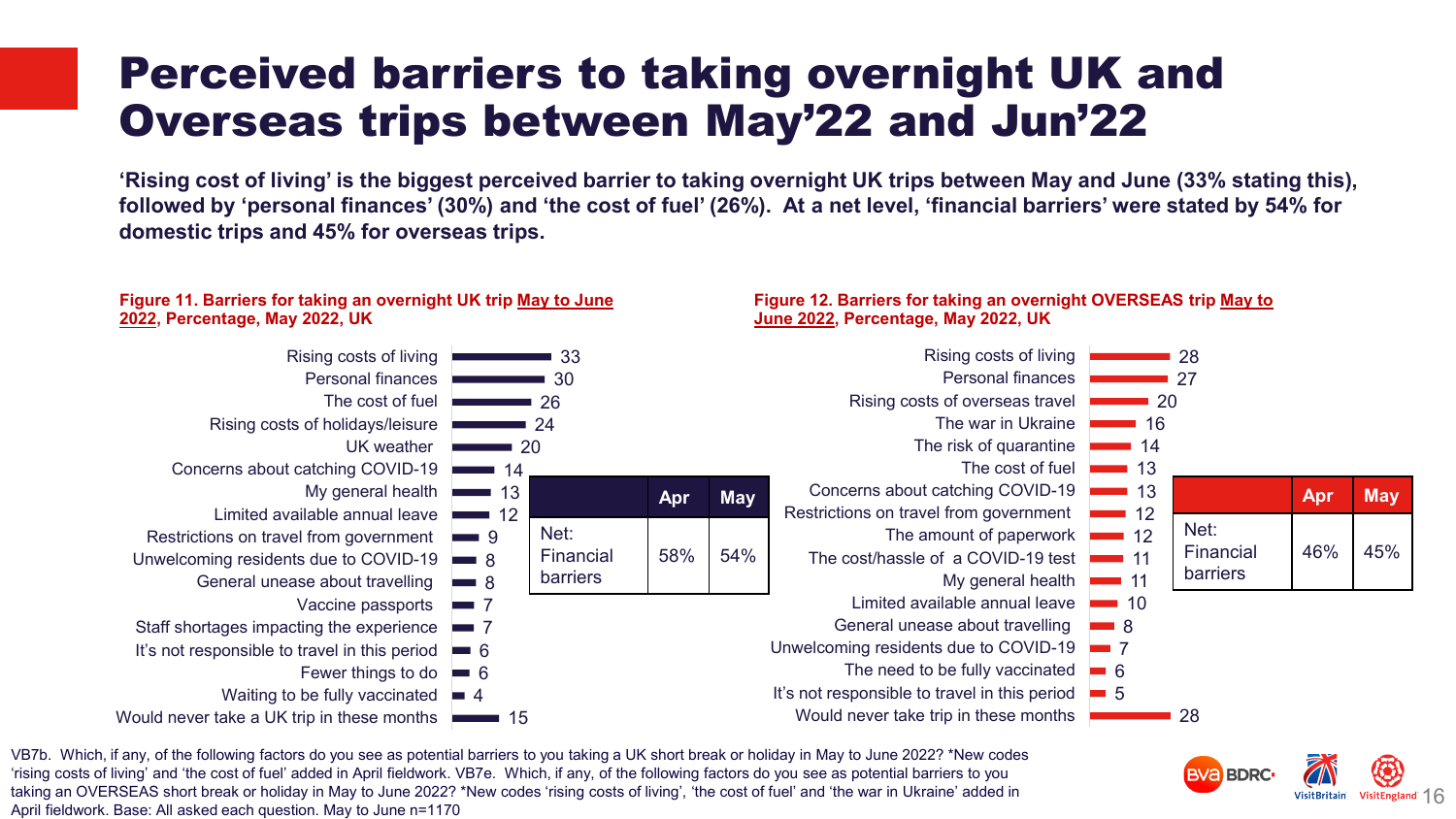#### Perceived barriers to taking overnight UK and Overseas trips between Jul'22 and Sep'22

**Similar to the May to June trips, the main perceived barrier to taking an overnight trip in the UK and overseas in July to September is 'rising cost of living' (35% for UK and 28% for overseas). 'Personal finances' is the second biggest barrier during this period (32% for UK and 27% for overseas), with other cost-related factors close behind.** 



VisitEngland  $\uparrow$  /

**BVa BDRC** 

VB7b. Which, if any, of the following factors do you see as potential barriers to you taking a UK short break or holiday in July to September 2022? \*New codes 'rising costs of living' and 'the cost of fuel' added in April fieldwork. VB7e. Which, if any, of the following factors do you see as potential barriers to you taking an OVERSEAS short break or holiday in July to September? \*New codes 'rising costs of living', 'the cost of fuel' and 'the war in Ukraine' added in April fieldwork Base: All asked each question Base: All asked each question. July to September n=1175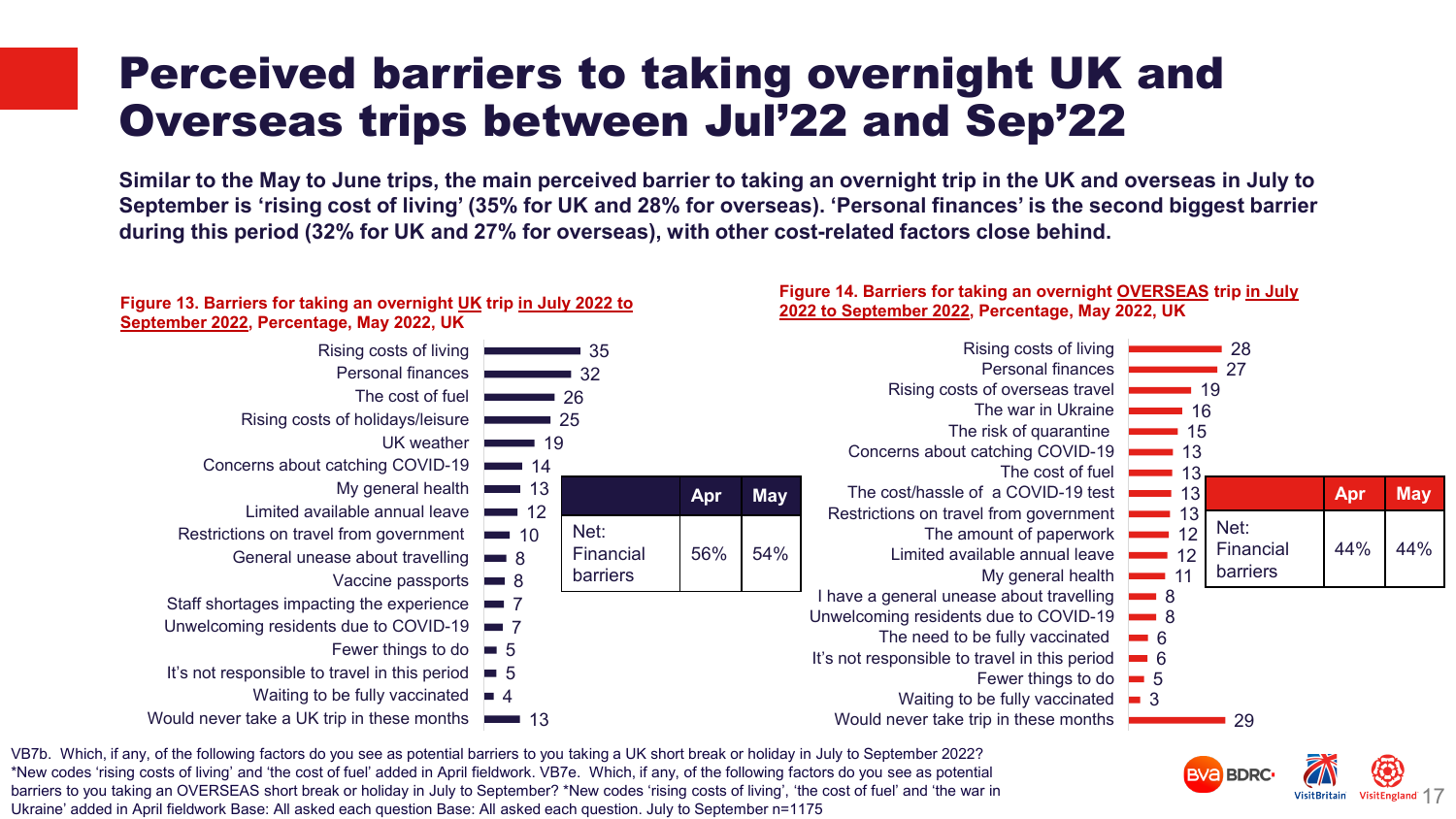#### COVID-19 influence on choice of destination - among next 12 months trip intenders

**As a result of Covid-19, 23% of UK adults say they will 'travel less because it is now more expensive' when choosing a destination for their UK overnight trip in the next 12 months. Close behind this, UK adults expect to 'take UK holidays at less busy times' (20%). 31% say it would have no influence on their choice of destination** *(increase from April: 25%).*

**Figure 15a. COVID-19 influence on choice of destination/s for UK holidays and short breaks, Percentage, May 2022, UK, Full list**



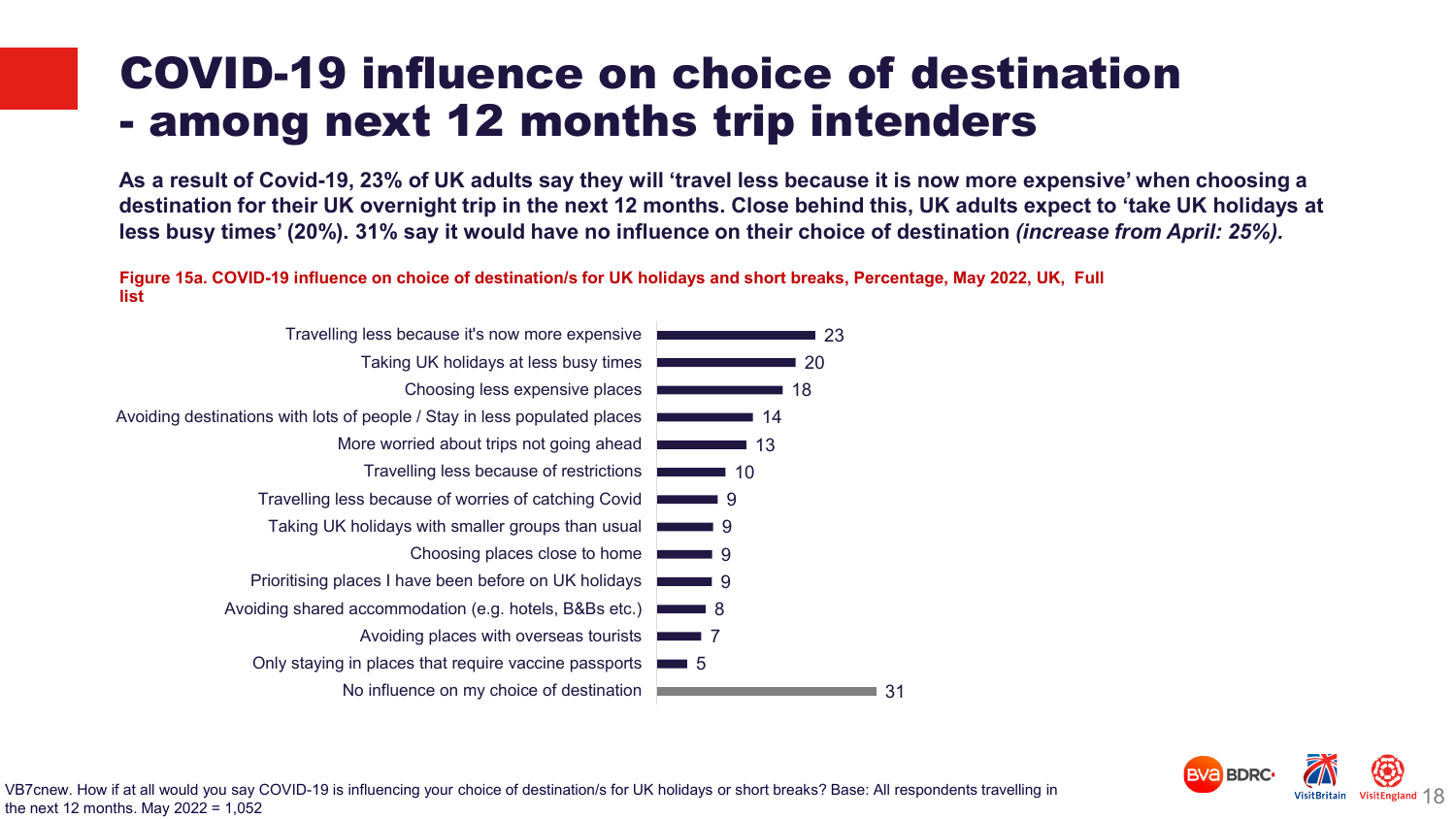#### All potential UK overnight trips intentions by destination

**Overnight domestic trip intention peaks between July and September 2022, most notably for a 'traditional coastal / seaside town' – 23% planning on taking an overnight trip to this destination type in this period.**

#### **Figure 15b. Overnight trips intentions in next year by destination type, Percentage, May 2022, UK**



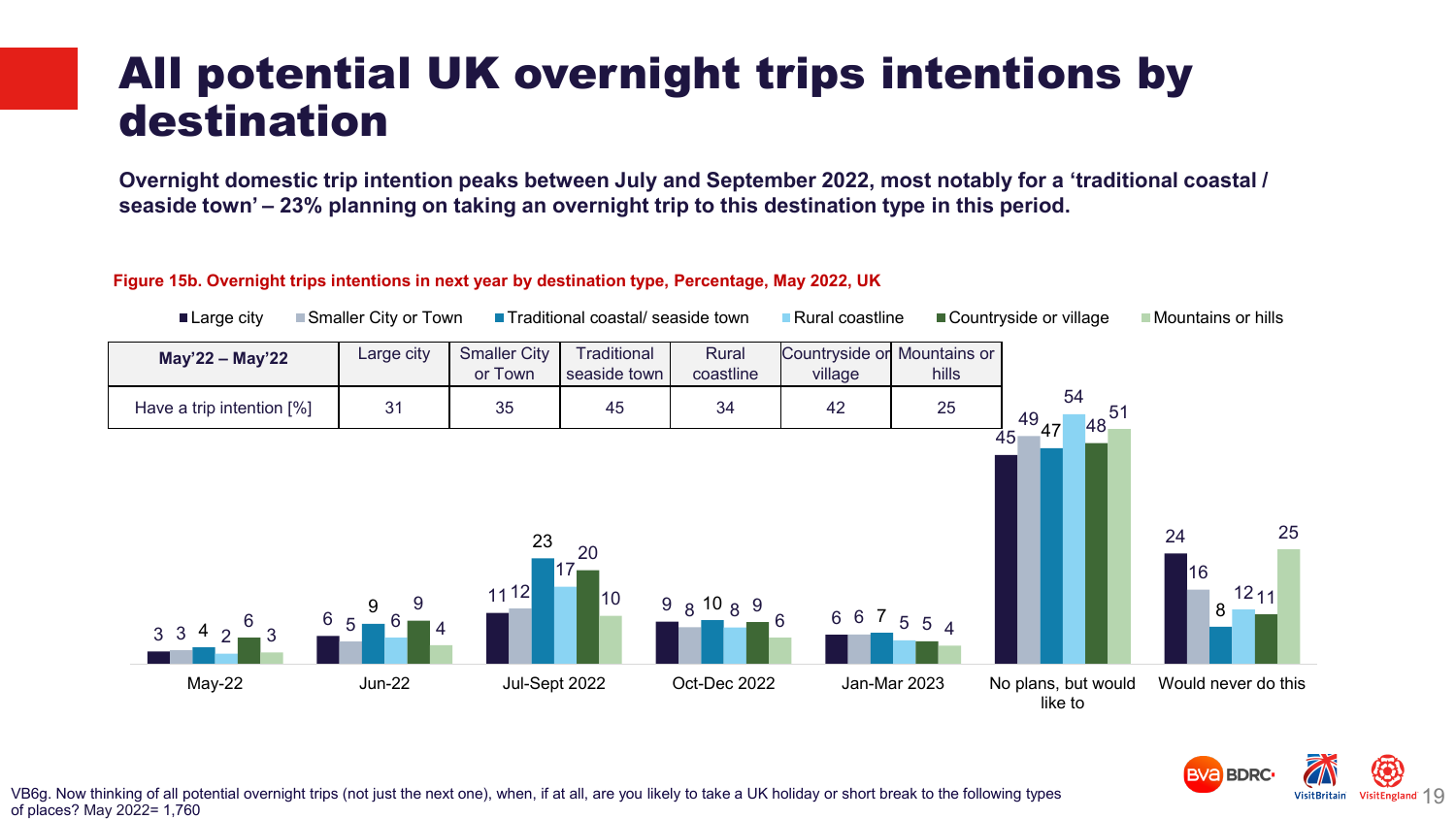

# 3. Next Domestic Trip - Overnight and Day Trips



20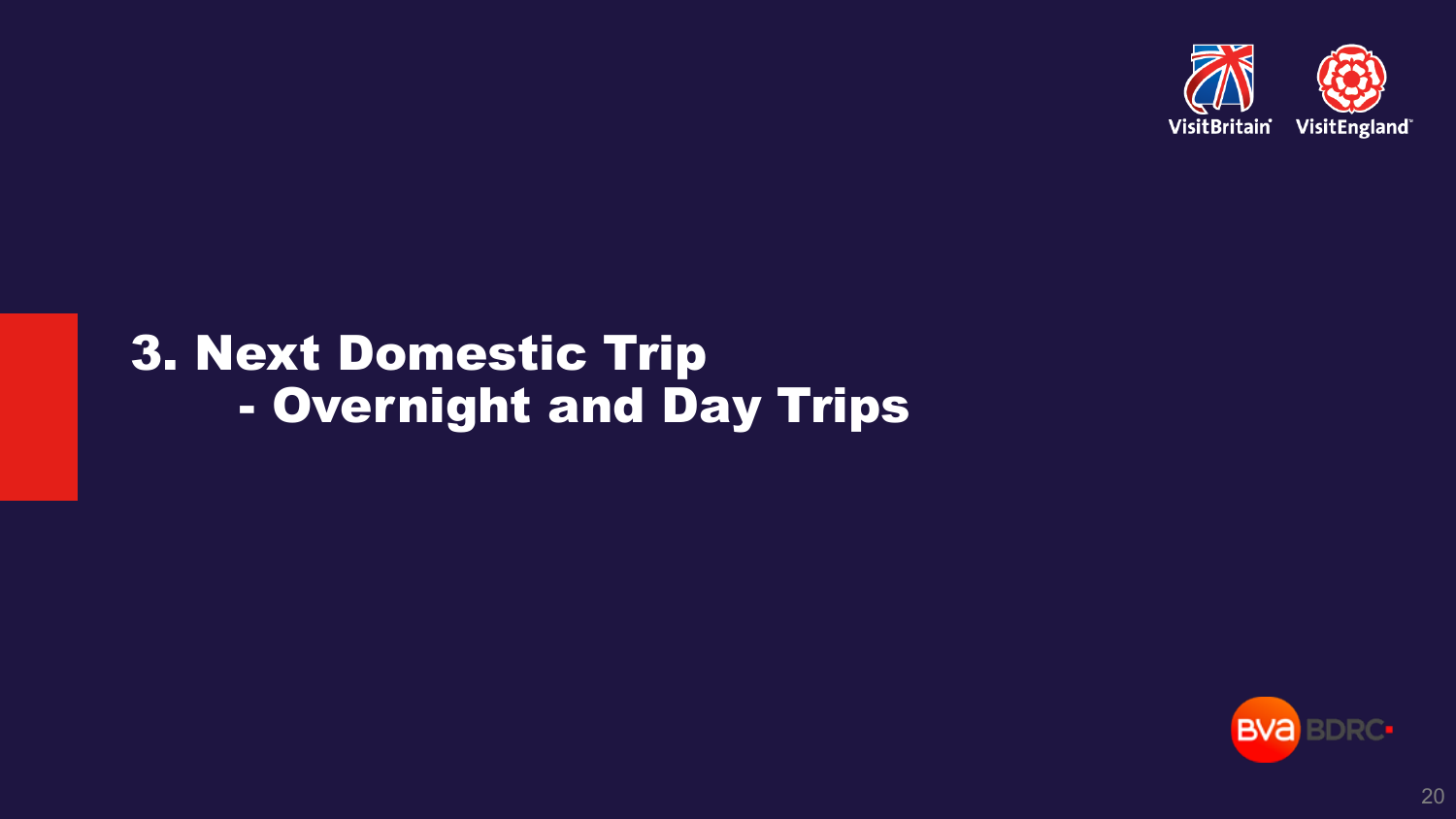#### Planning and booking time for next UK / overseas overnight trips

**The majority of UK and overseas May trips have already been planned and booked. Almost half of June domestic trips are still to be booked.**



**Figure 16. When anticipate PLANNING the next May-June 2022 UK and overseas overnight trip, Percentage of those not** 

**yet booked these trips, May 2022, UK**

**Figure 17. When anticipate BOOKING the next May-June 2022 UK and overseas overnight trip, Percentage of those not yet booked these trips, May 2022, UK**



QVB2a. Thinking of the next UK holiday or short break you are likely to take, when are you likely to plan, book and go on this trip? QVB2c. Thinking of the next overseas holiday or short break you are likely to take, when are you likely to plan, book and go on this trip Base: May UK trips n=127, May overseas trips n=65; June UK trips n=151, June overseas trips n=72.

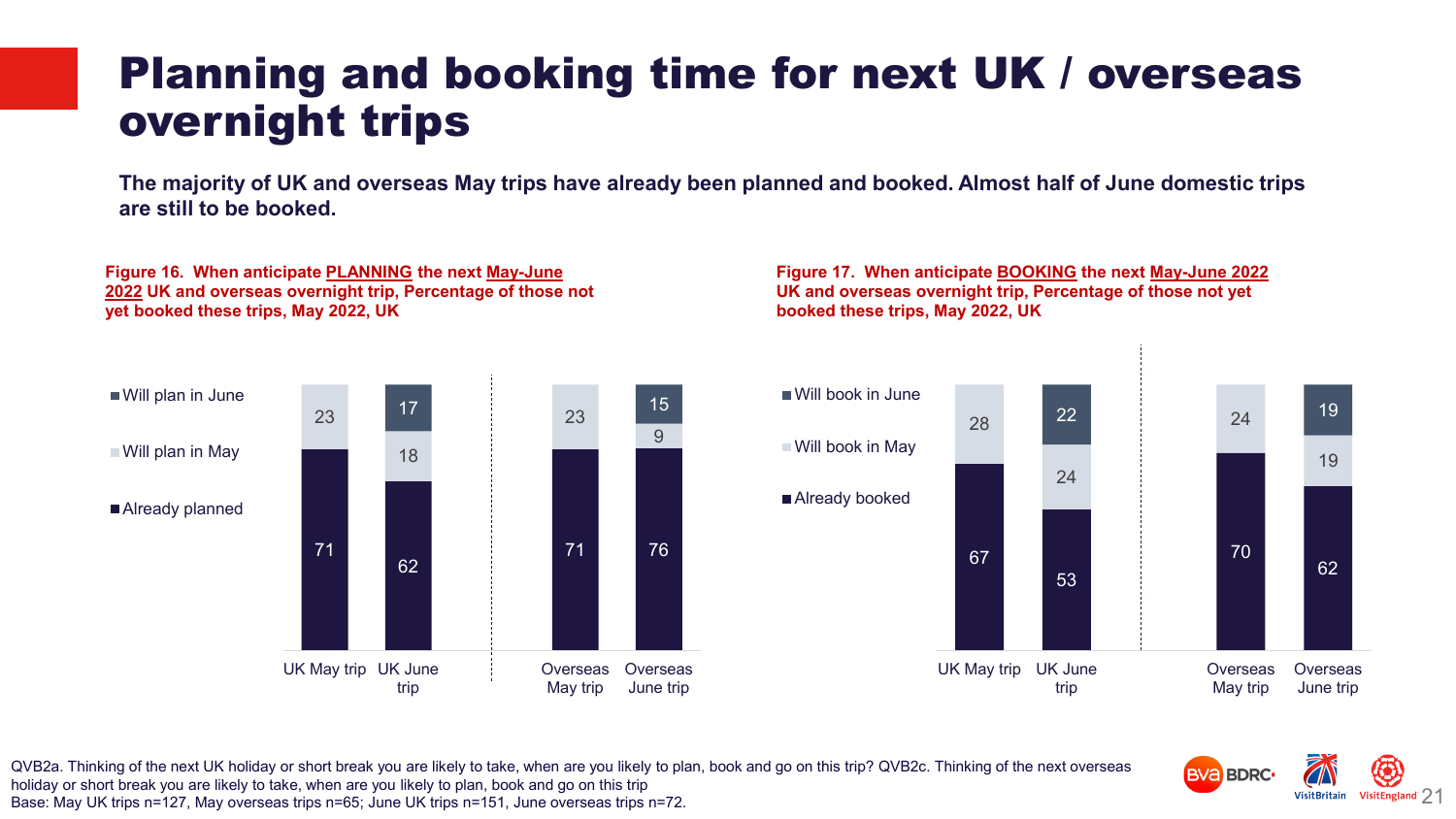#### Booking lead times for the next overnight trips, vs pre-pandemic

**An increasing number of overnight trips in the periods May-Jun'22 and Jul-Sep'22 for both overseas and the UK are booked (or are likely to be booked) with similar lead times to before the pandemic.**

**Figure 18. Anticipated booking lead times for May-Jun'22 and Jul-Sep'22 trips compared to before the pandemic, Percentage, May 2022, UK** 





V2e/g. Compared to before the pandemic, when are you likely to book your UK/overseas trips? \*Lead times are based on trips that have not yet been booked Base : May-Jun 2022 UK trip intenders n=278; May-Jun 2022 overseas trip intenders n=137, Jul-Sep 2022 UK trip intenders n=498; Jul-Sep 2022 overseas trip intenders n=292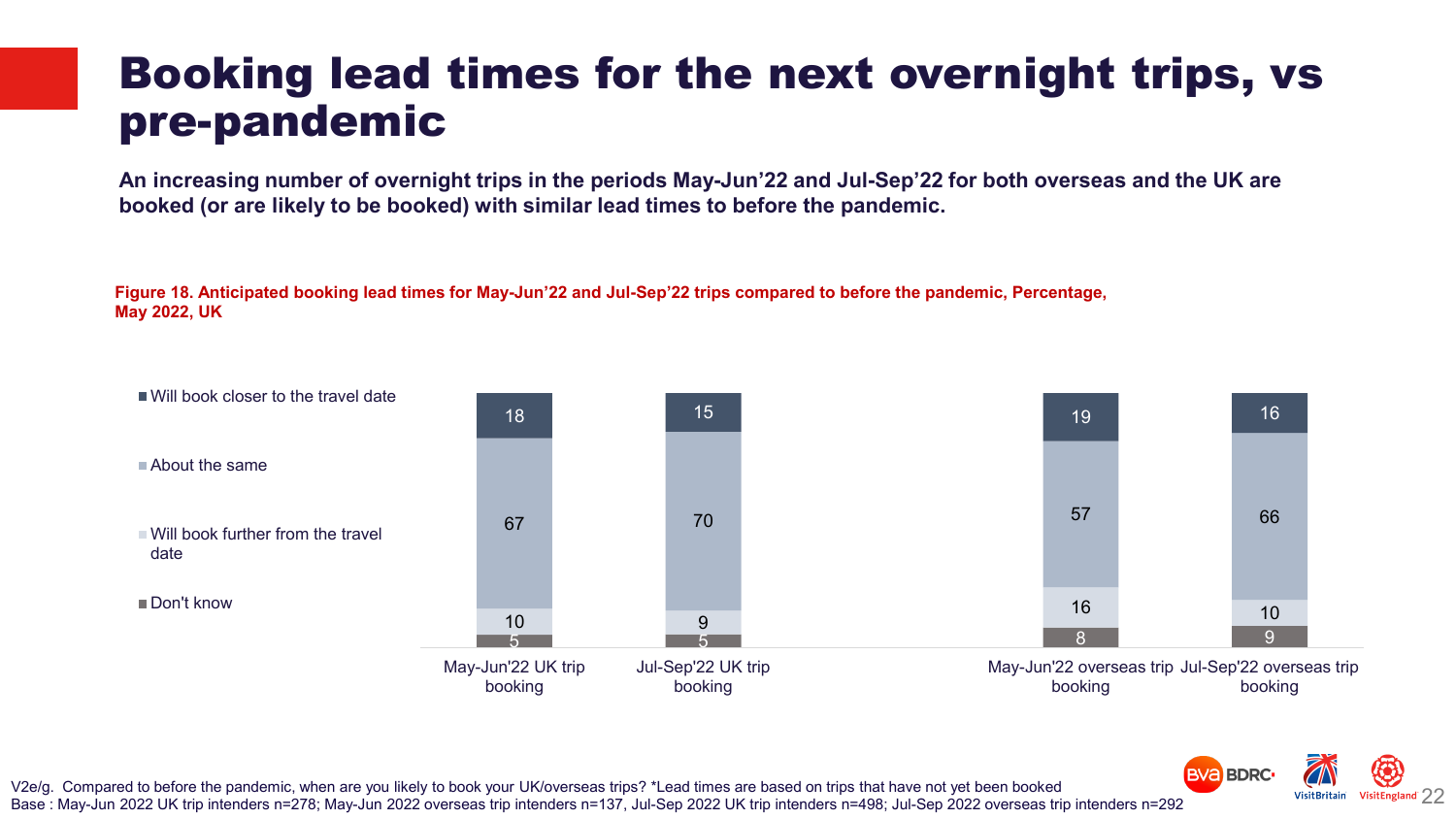# Duration of the next overnight trip in UK

**UK overnight trips planned for May-Jun 2022 are more likely to be shorter than longer, while in Jul-Sep 2022 and Oct-Dec 2022, trips are more likely to be longer (4+ nights). Notably, domestic trips from July onwards are likely to be longer than in the equivalent period in 2021.**

**Figure 19. Length of next UK holiday or short break by time period, Percentage, May 2022, UK**





QVB3. Is this next trip likely to be a short break (1-3 nights) or a holiday (4+ nights)?

Base: All May 2022 respondents intending to take next holiday or short break in each time period: May to June 2022 n=278; July to September 2022 n=498. October to December 2022 n = 173; May to June 2021 n=431; July to September 2021 n=896; October to December 2021 n=315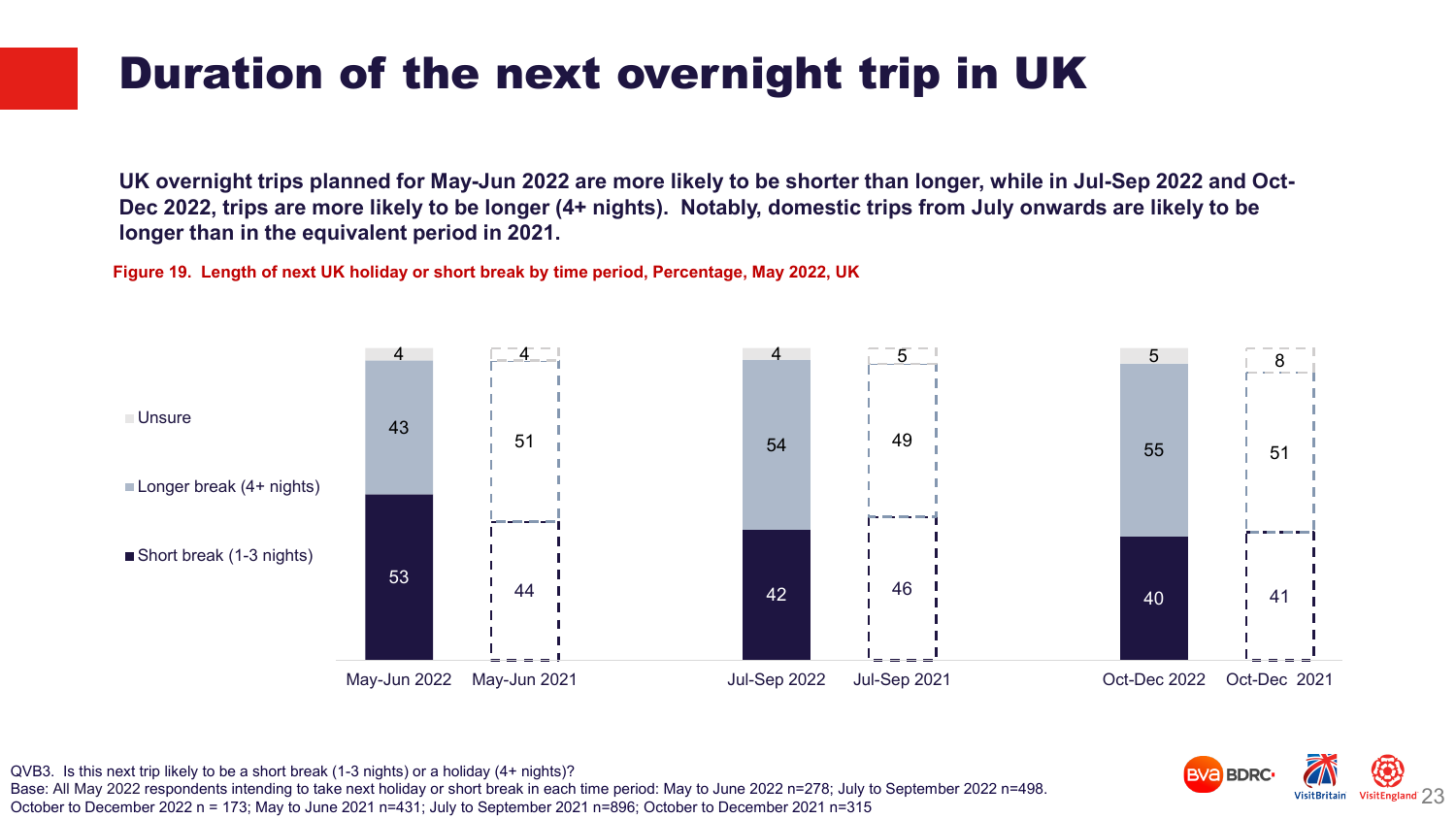#### Where planning on staying on the next overnight trip in the UK

**The South West is the most preferred UK overnight destination for trips between May and June 2022 (20% of intenders planning a trip there), and it remains the top destination between July and September 2022 (22% intending to take a trip there).**

**Figure 20. Where planning on staying on next UK overnight trip in May to June 2022, Percentage, April 2022 and May 2022, UK**

 $\blacksquare$  Apr/May 2022  $\blacksquare$ : Apr/May 2021

**Figure 21. Where planning on staying on next UK overnight trip in July to September 2022, Percentage, April 2022 and May 2022, UK**

 $\blacksquare$  Apr/May 2022  $\blacksquare$ : Apr/May 2021



QVB4a. Where in the UK are you likely to stay on this next trip in <insert month>? Base: All April 2022 and May 2022 respondents planning on taking a holiday or short break in the UK between May to June 2022 n=517; July to September 2022 n = 948; April 2021 and May 2021 respondents: April to June 2021 n=451, July to September 2021 n=896 Note: Multiple choice question. Totals may exceed 100% as some respondents anticipate staying in more than one location.

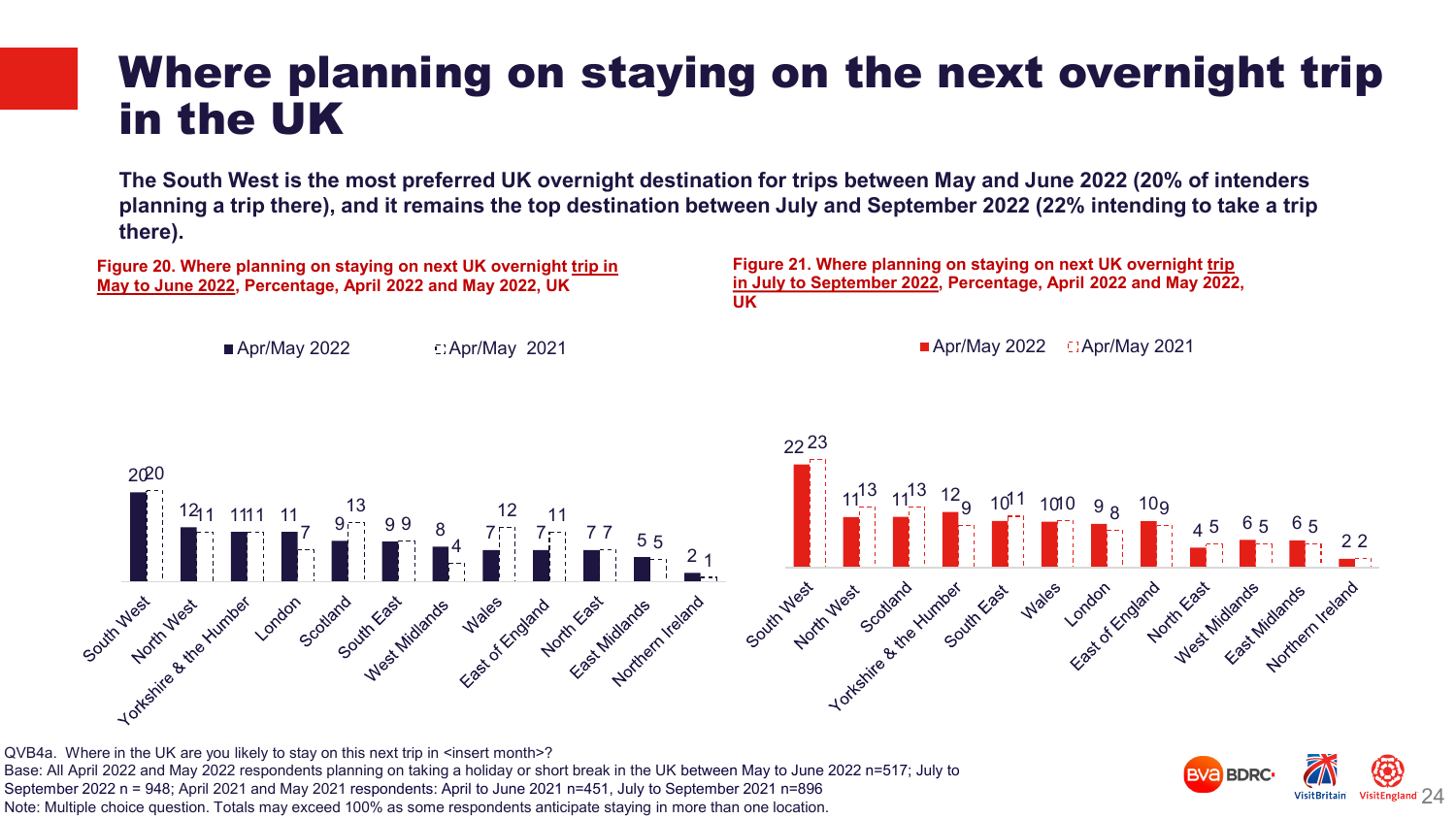#### Main mode of transport for the next overnight trip in the UK

**Across both time periods, 'own car' is by far the leading main mode of transport for travelling to an overnight destination, followed by 'train' and 'plane' between May and June, and 'car-hired' between July and September. These are in line with levels seen in 2021.** 

**Figure 22. Top 5 main modes of travel to destination for trip in May to June 2022, Percentage, April 2022 and May 2022, UK**

■ Apr/May 2022 **C: Apr/May 2021** 

**Figure 23. Top 5 main modes of travel to destination for trip in July to September 2022, Percentage, April 2022 and May 2022, UK**

Apr/May 2022  $\Box$  Apr/May 2021





QVB4c. What do you anticipate being the main mode of travel to your holiday or short break destination?

Base: All April 2022 and May 2022 respondents planning on taking a holiday or short break in the UK between May to June 2022 n=517; July to September 2022 n = 948; April 2021 and May 2021 respondents: May to June 2021 n=451, July to September 2021 n=896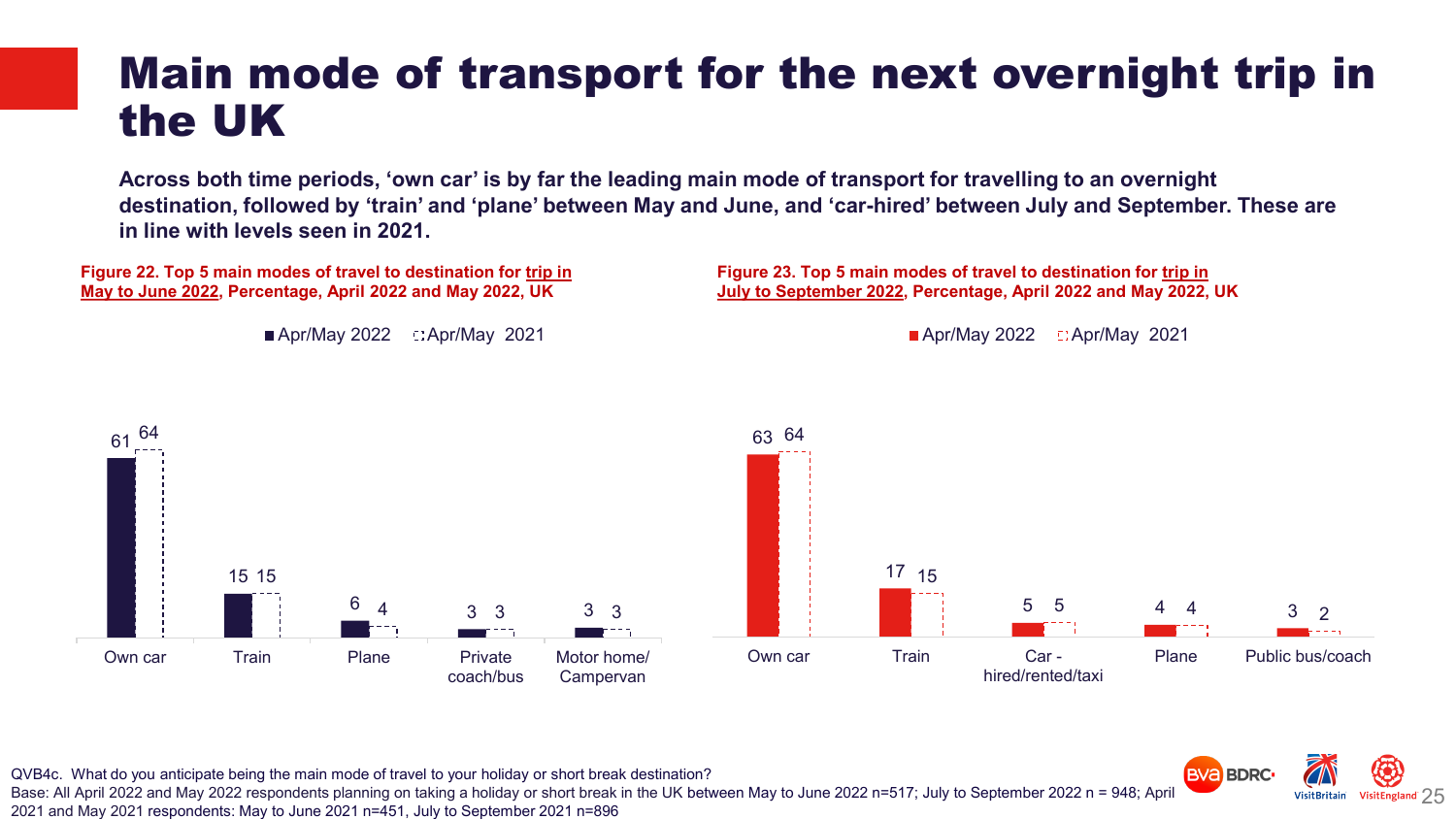#### Accommodation type for the next overnight trip in the UK

**For the next overnight trip between May and June 2022, as well as for trips between July and September 2022, there are four leading types of accommodation with similar proportions: 'a hotel/motel/inn', 'commercial rental', 'camping/caravan', and 'a private home'. 'Guest house / B&B / farm house' follows behind.**

**Figure 24. Accommodation planning on staying in on next UK overnight trip in May to June 2022, Net Percentage, April 2022 and May 2022, UK**

 $\blacksquare$  Apr/May 2022  $\blacksquare$ : Apr/May 2021

**Figure 25. Accommodation planning on staying in on next UK overnight trip in July to September 2022, Net Percentage, April 2022 and May 2022, UK**

Apr/May 2022  $\Box$ Apr/May 2021



Base: VB6a. What type/s of accommodation do you expect to be staying in during your next UK holiday or short break in? Base: All April 2022 and May 2022 respondents planning on taking a holiday or short break in the UK between May to June 2022 n=517; July to September 2022 n = 948; April 2021 and May 2021 respondents: May to June 2021 n=451, July to September 2021 n=896

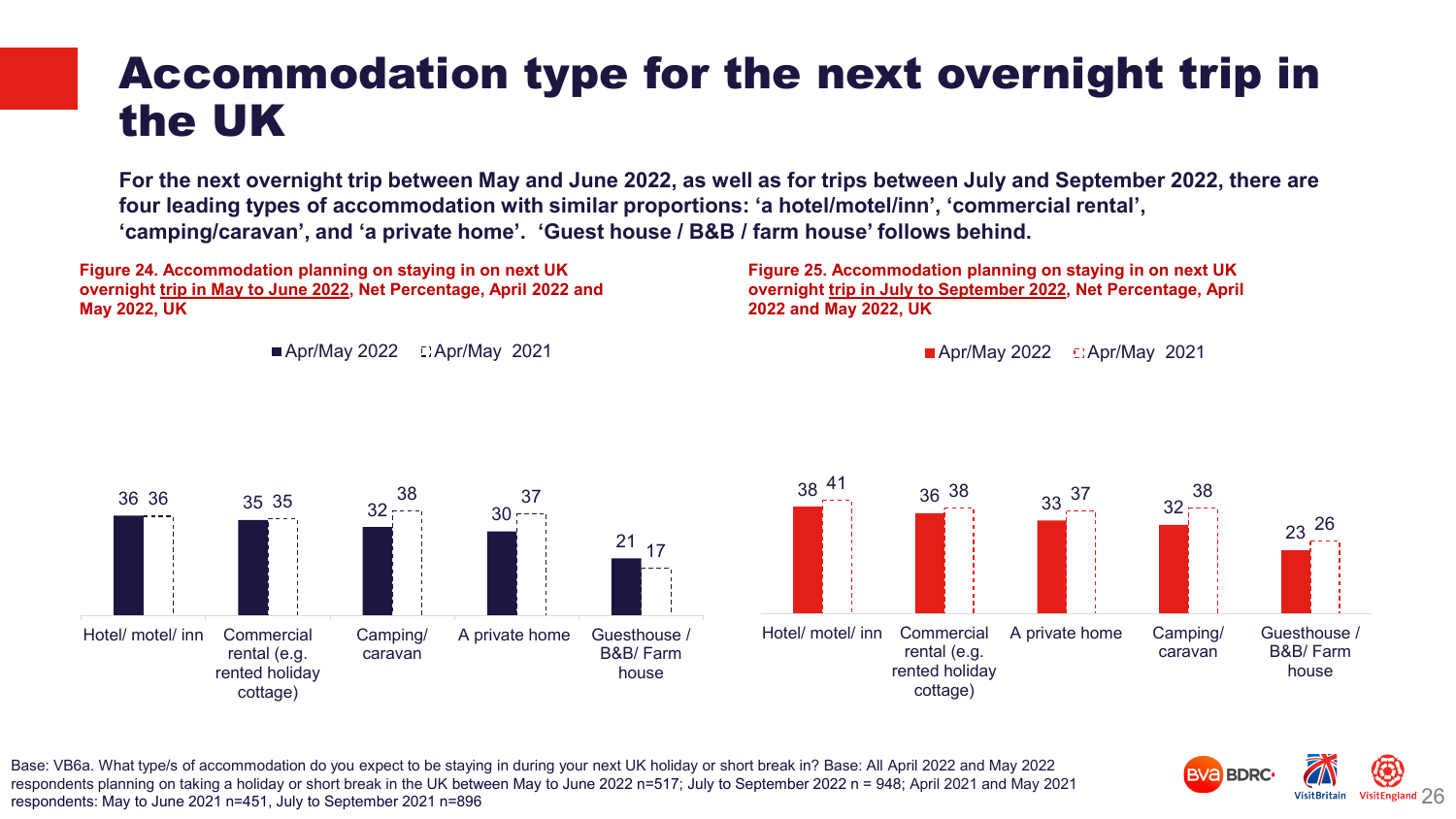#### Visitor party make-up for the next overnight trip in the UK

**'Partner' is the leading visitor party member for both time periods, followed by 'child, grandchild or young adult with parents' – the latter significantly higher between July and September.**

**Figure 26. Visitor party make-up for trips taken from May to June 2022, Percentage, April 2022 and May 2022, UK**

 $\blacksquare$  Apr/May 2022  $\blacksquare$ : Apr/May 2021

**Figure 27. Visitor party make-up for trips taken from July to September 2022, Percentage, April 2022 and May 2022, UK**

 $\blacksquare$  Apr/May 2022  $\blacksquare$ : Apr/May 2021

VisitEngland  $27$ 

**VisitBritain** 

**BVa BDRC** 



QVB4d. With whom are you likely to be spending your holiday?

Base: All April 2022 and May 2022 respondents planning on taking a holiday or short break in the UK between May to June 2022 n=517; July to September 2022 n = 948; April 2021 and May 2021 respondents: May to June 2021 n=451, July to September 2021 n=896

Note: Multiple choice question. Totals may exceed 100% as some respondents anticipate a range of party types.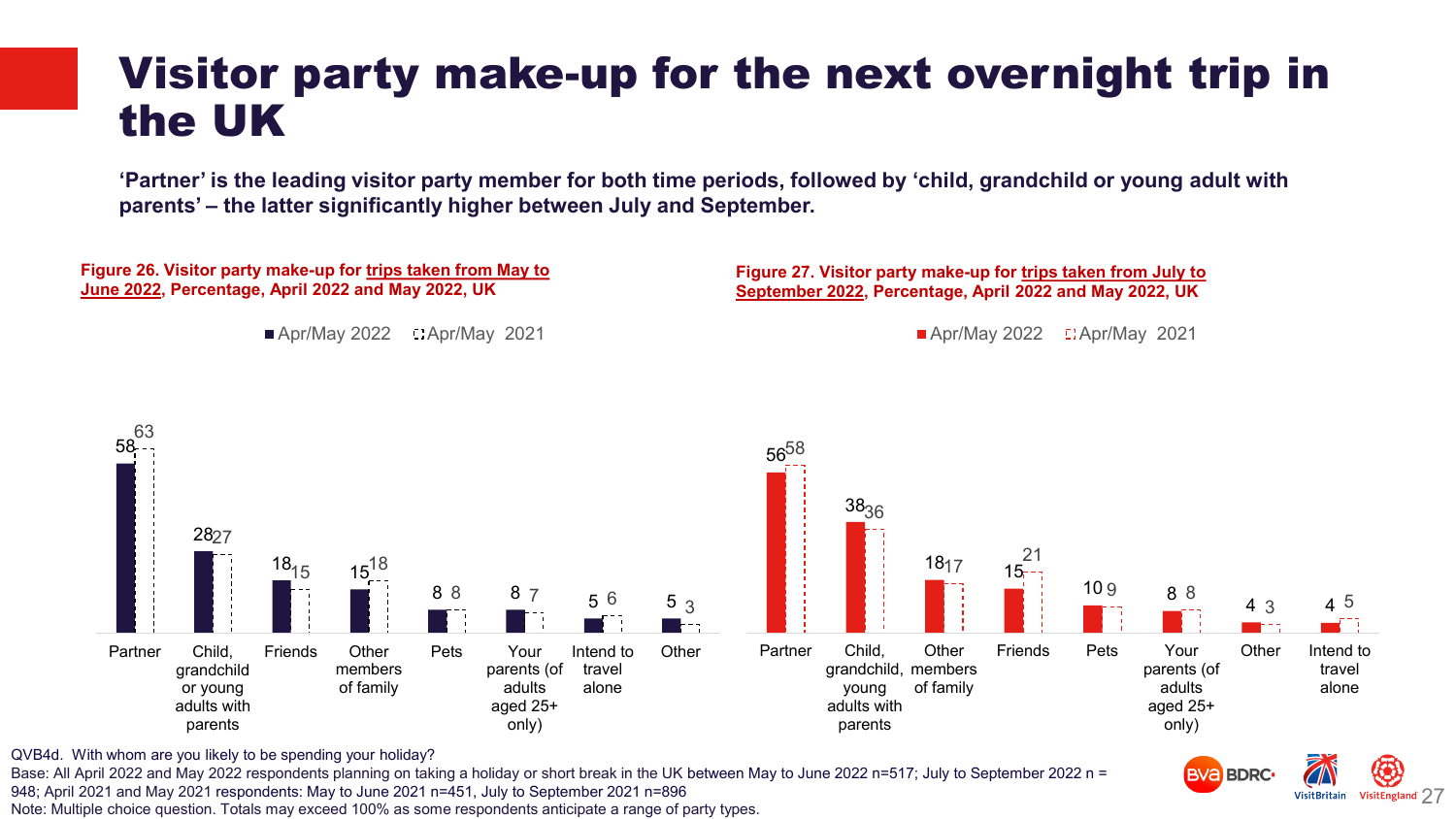## Reasons for not staying in a city on the next UK trip

**Among May to June 2022 Intenders not planning on visiting a large city, 'large cities tend to be too expensive' (28%) is the leading reason for not doing so.** 

#### **Figure 28: Reasons for not staying in a city amongst May to June intenders, Percentage, May 2022, UK**





VB5b. You indicated you don't plan on staying in a large city during your next UK holiday or short break in May to June 2022. Why is this? Base: All May 2022 respondents that don't plan on staying in a city on their next UK trip between May and June n=411. Multiple choice question. Totals may exceed 100%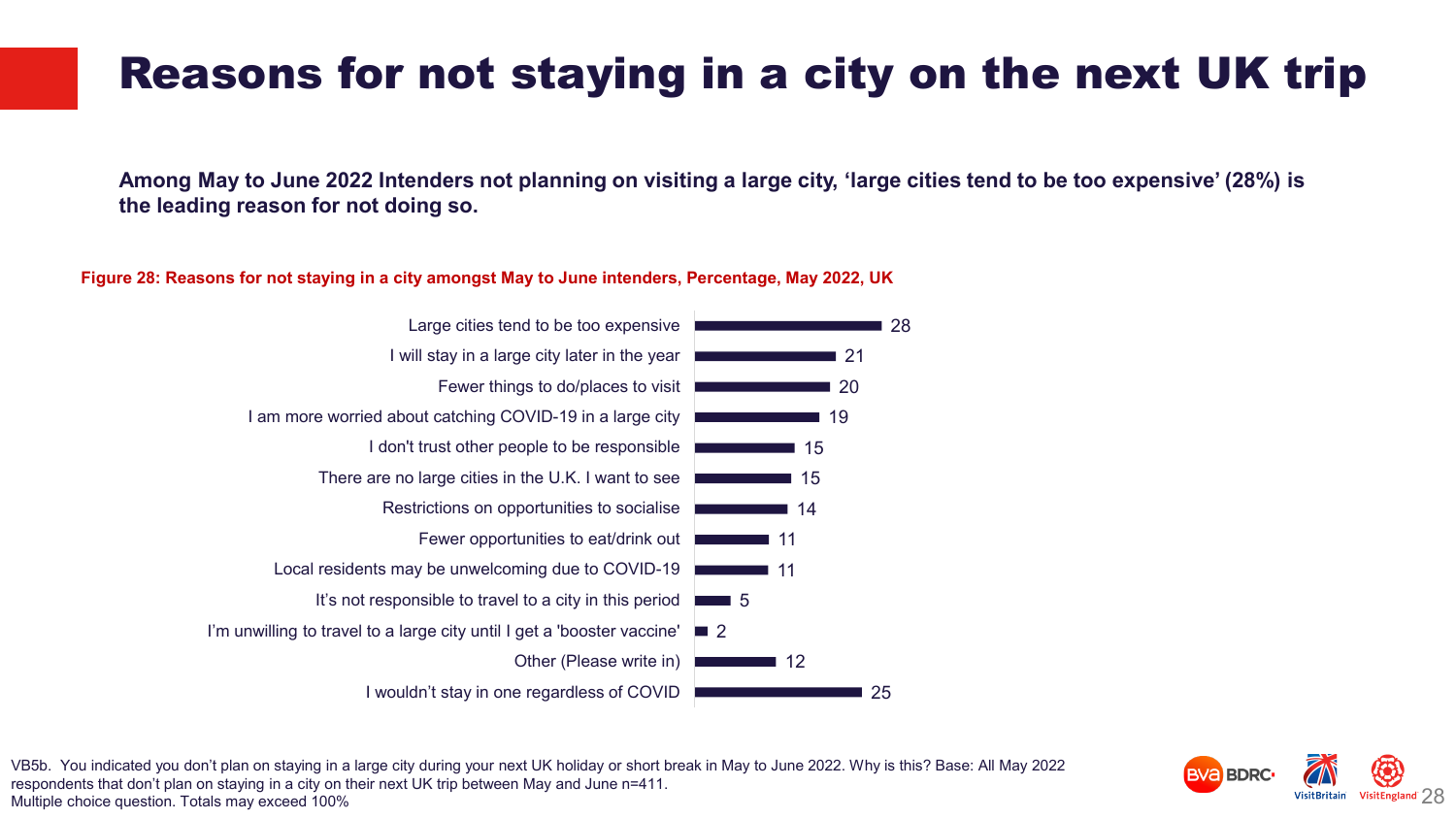# UK day trip intention by destination type

**22% of UK adults intend to take any type of day trip by the end of the month, a similar proportion to April. 'Countryside or village' is the destination type most likely to generate a day trip by June 2022, while 'traditional coastal/seaside town' is more popular by the end of September.** 

**Figure 29. Next UK day trip intention between May 2022 and December 2022, Cumulative percentages, May 2022, UK**





QVB16a. Are you likely to go on any day trips to the following types of places in these time periods? May 2022 = 1,760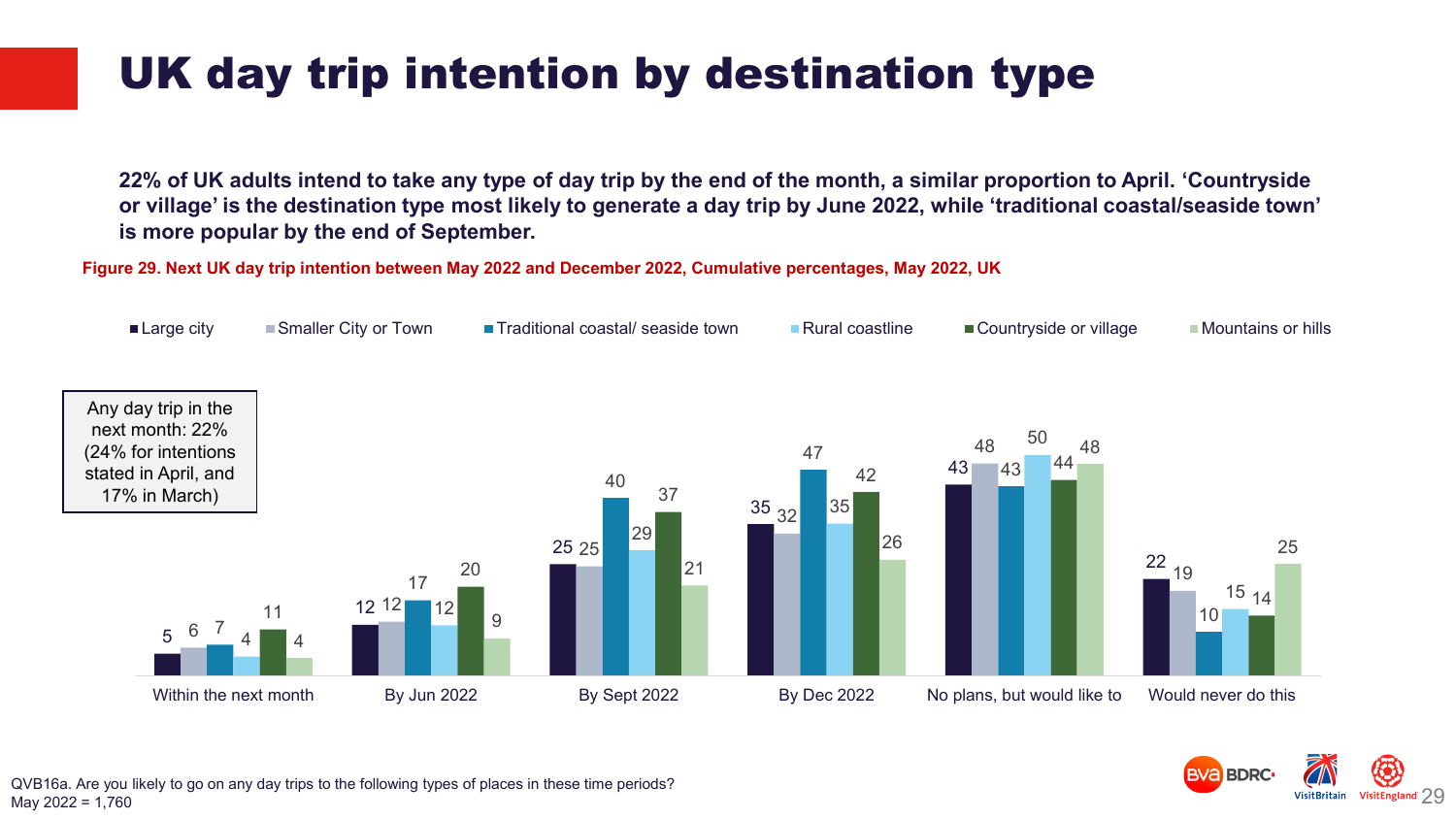

# 4. Overnight Business Trip Intentions

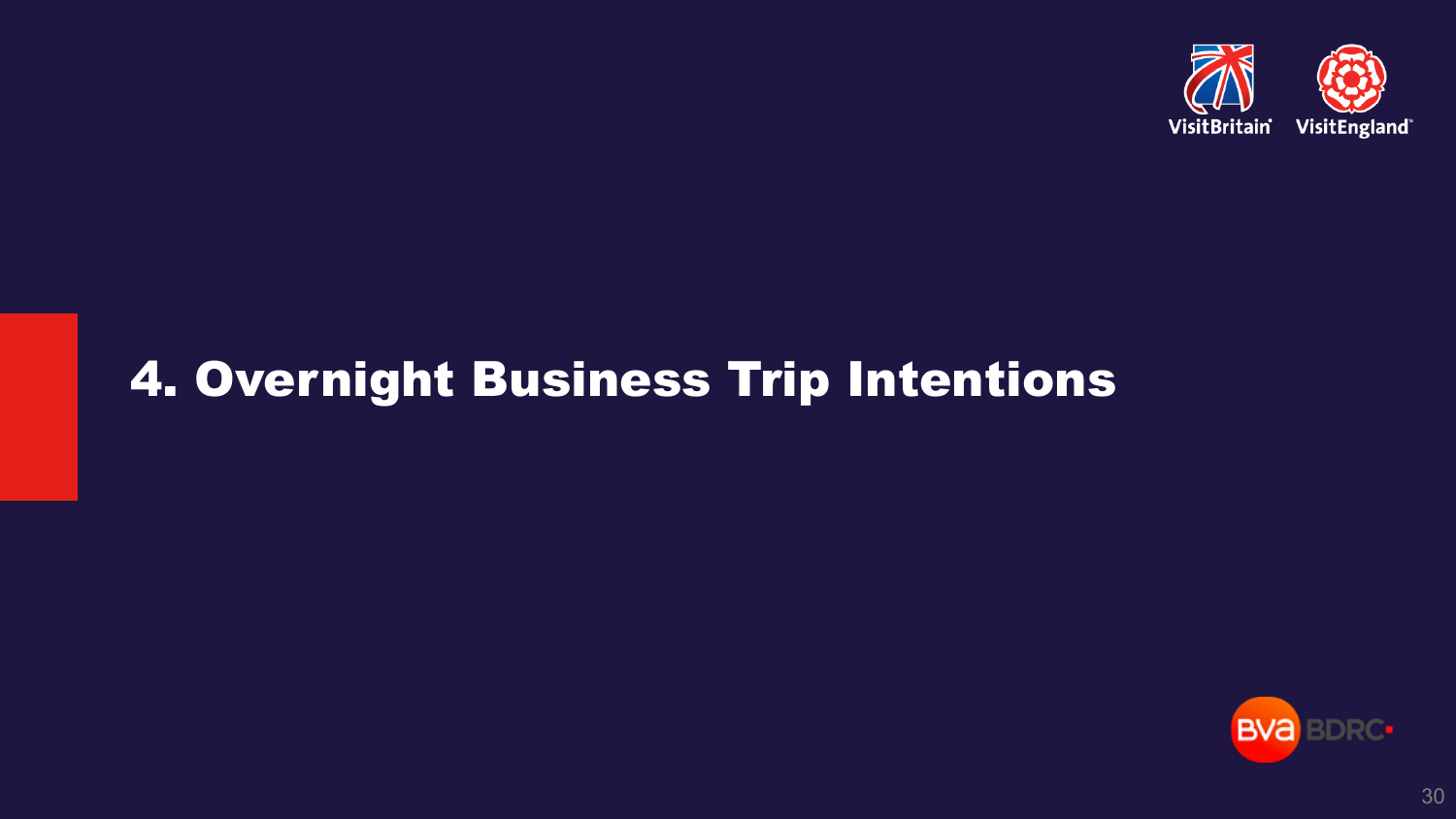#### Intentions for overnight business trips in the next three months

**17% of UK adults in employment plan on taking an overnight business trip in the next 3 months (relatively consistent with the previous 5 waves). 'Meeting 6 or more people' is the leading reason for taking one (at 30%), followed by 'team building' (at 27%)**



VB14a. Now looking ahead again, are you intending to take any overnight business trips in the UK in the next three months? Please only answer yes if the overnight business trips are not a feature of your job. For example, if you are a long-distance lorry driver, airline crew or delivery service, an overnight stay would be a feature of the job so you would answer 'no'. Please also answer 'no' if your only overnight business trip is a regular trip to your main place of work (e.g. a weekly or monthly trip to your office).Multiple choice question. Totals may exceed 100% as some respondents anticipate more than one business reason. VB14b: What would be the main reason for this overnight business trip? Base: May respondents currently in employment n = 1,347. All taking a business trip n=242

**BVA BDRC-VisitBritain** VisitEngland 3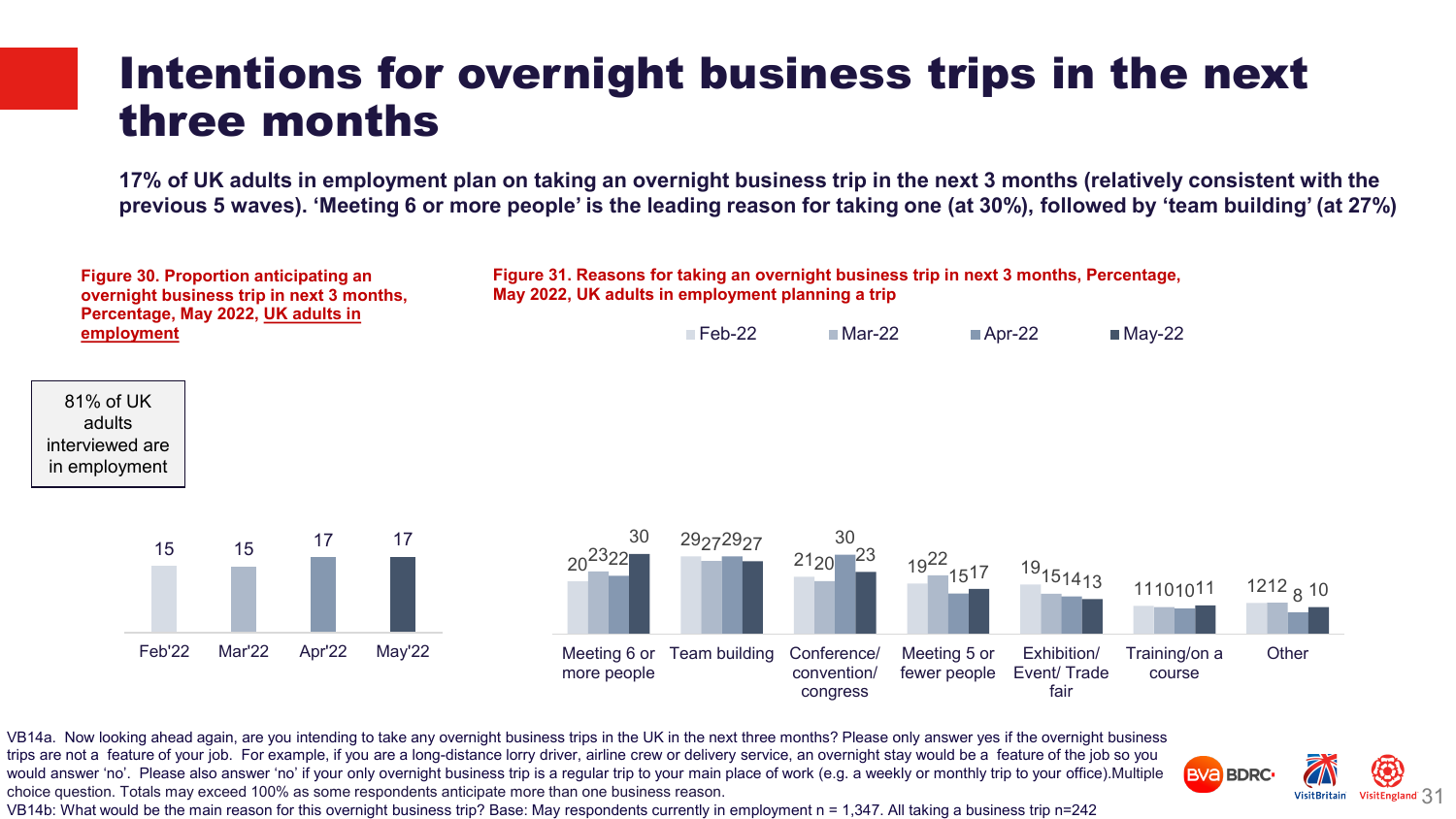

# 5. Past UK vs Overseas Trips



32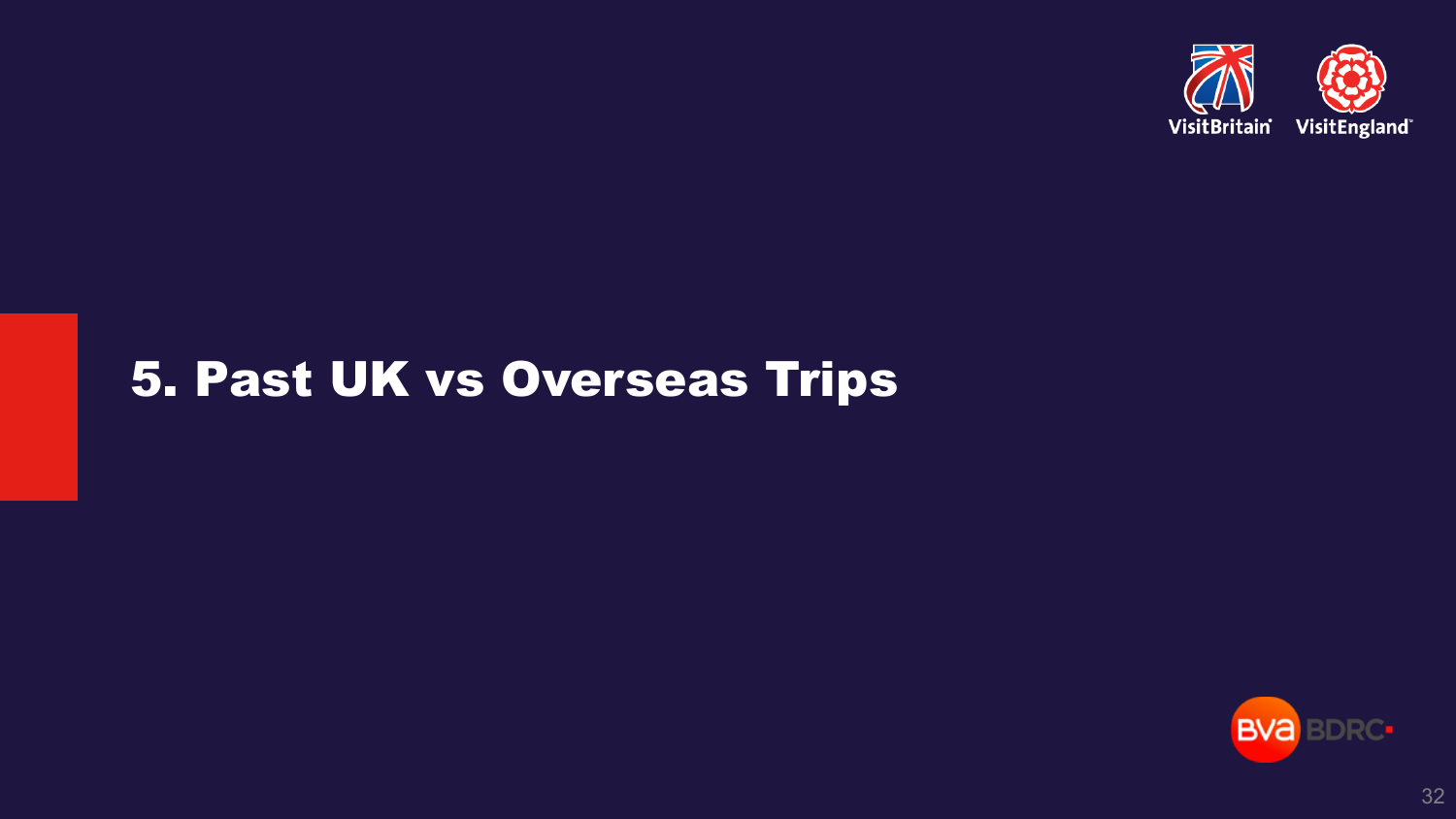#### Proportion taken a UK and overseas trip since April 2021

**Just under half (47%) of UK adults have taken an overnight UK trip since April 2021, more than twice as many as have taken an overseas overnight trip in that period (23%). Both types of trips are most likely to have been taken in July to September 2021 (domestic: 24% and overseas: 10%).** 

**Figure 32. Proportion taken an overnight UK or overseas trip in below time period, Percentage, May 2022, UK**

■ UK overnight trip taken ■ Overseas overnight trip taken



VB13a/v. Now reflecting on your recent behaviour, have you taken an overnight short break or holiday in the UK/overseas since the start of April 2021?

VB13a2/g. In which of these months have you taken an overnight short break or holiday in the UK since the start of April 2021?

Base: All respondents. May 2022= 1,760

Multiple choice question. Totals may exceed 100% as some respondents anticipate taking more than one trip

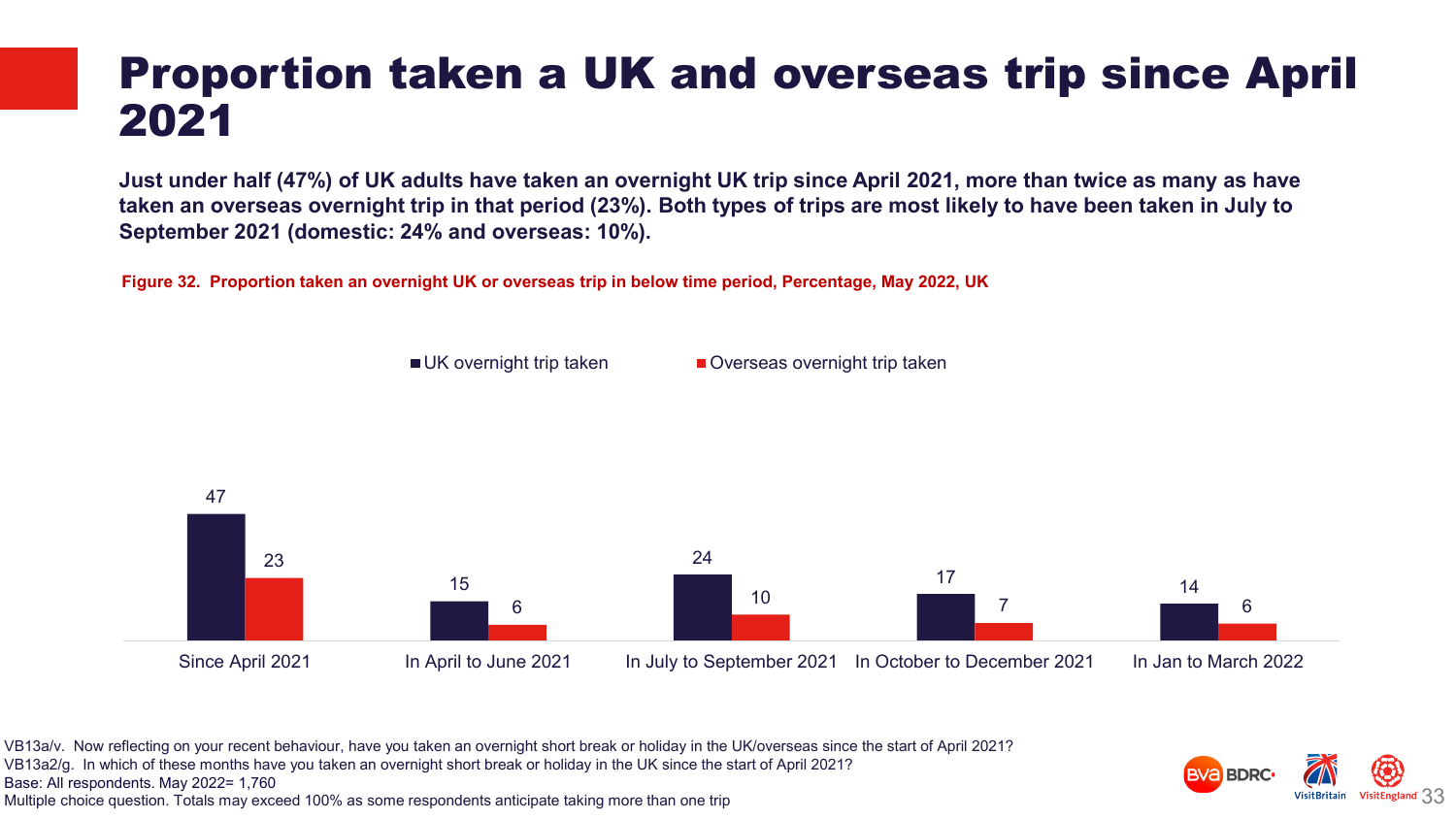# Where stayed and purpose of last UK overnight trip

**The South West of England was the most popular destination for trips since September 2021, 17% of trip takers having stayed there. Holiday / leisure was the most dominant purpose for overnight UK trips (72% having taken trips for this reason).** 

**Figure 33. Destination of overnight trips taken in UK since September 2021, Percentage, May 2022, UK**

**Figure 34. Purpose of overnight UK trip taken since September, Percentage, May 2022, UK**

**BVa BDRC** 

34



VB13c. Where in the UK did you stay on your most recent trip in <INSERT MOST RECENT MONTH>? VB13e. And which of the following best describe the purpose/s of your most recent trip in <INSERT MOST RECENT MONTH >?

Base: All May 2022 respondents that took an overnight trips since September n=676

Note: Multiple choice questions. Totals may exceed 100% as some respondents stayed in more than one location or travelled for more than one purpose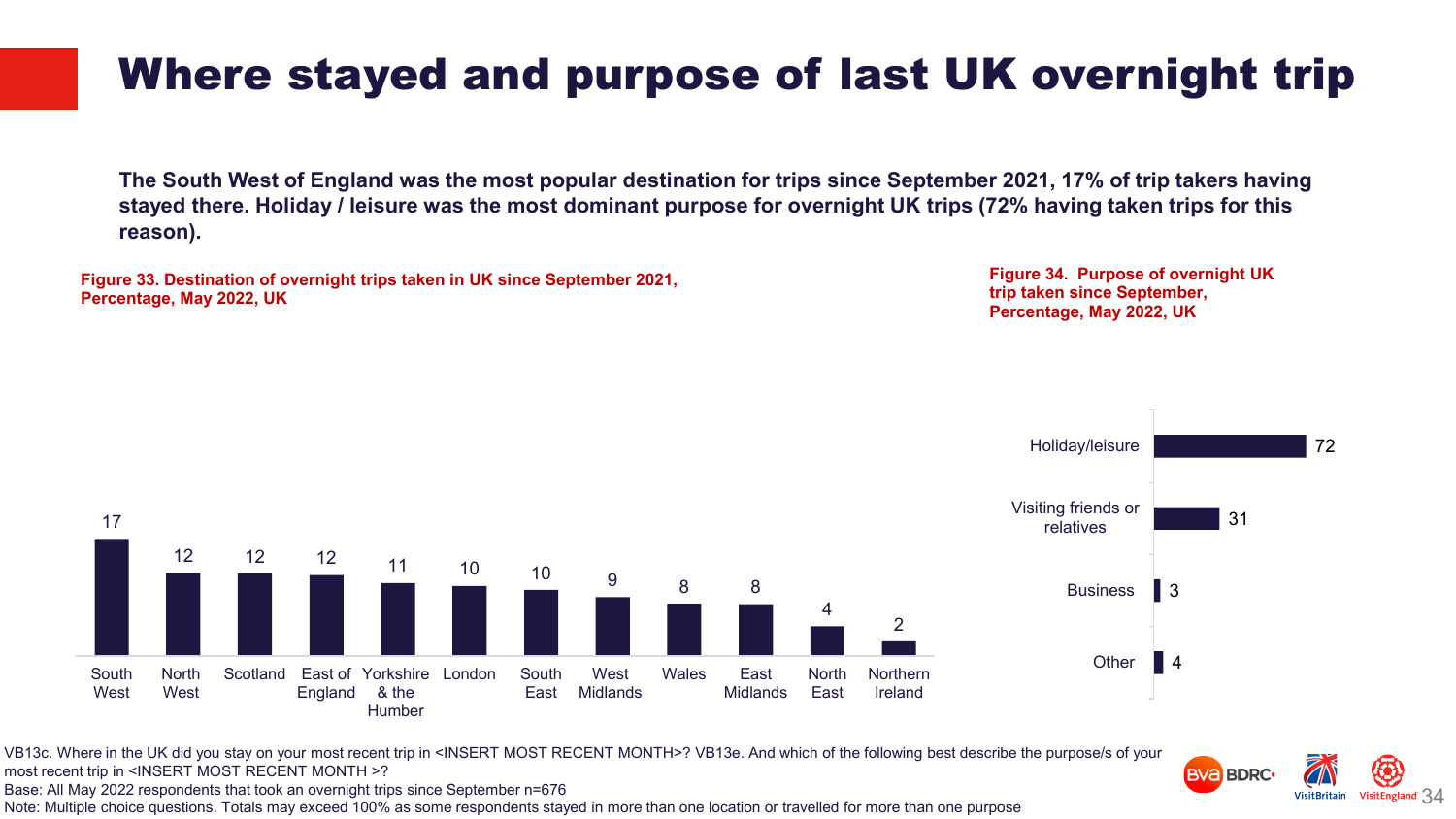

# Methodology



35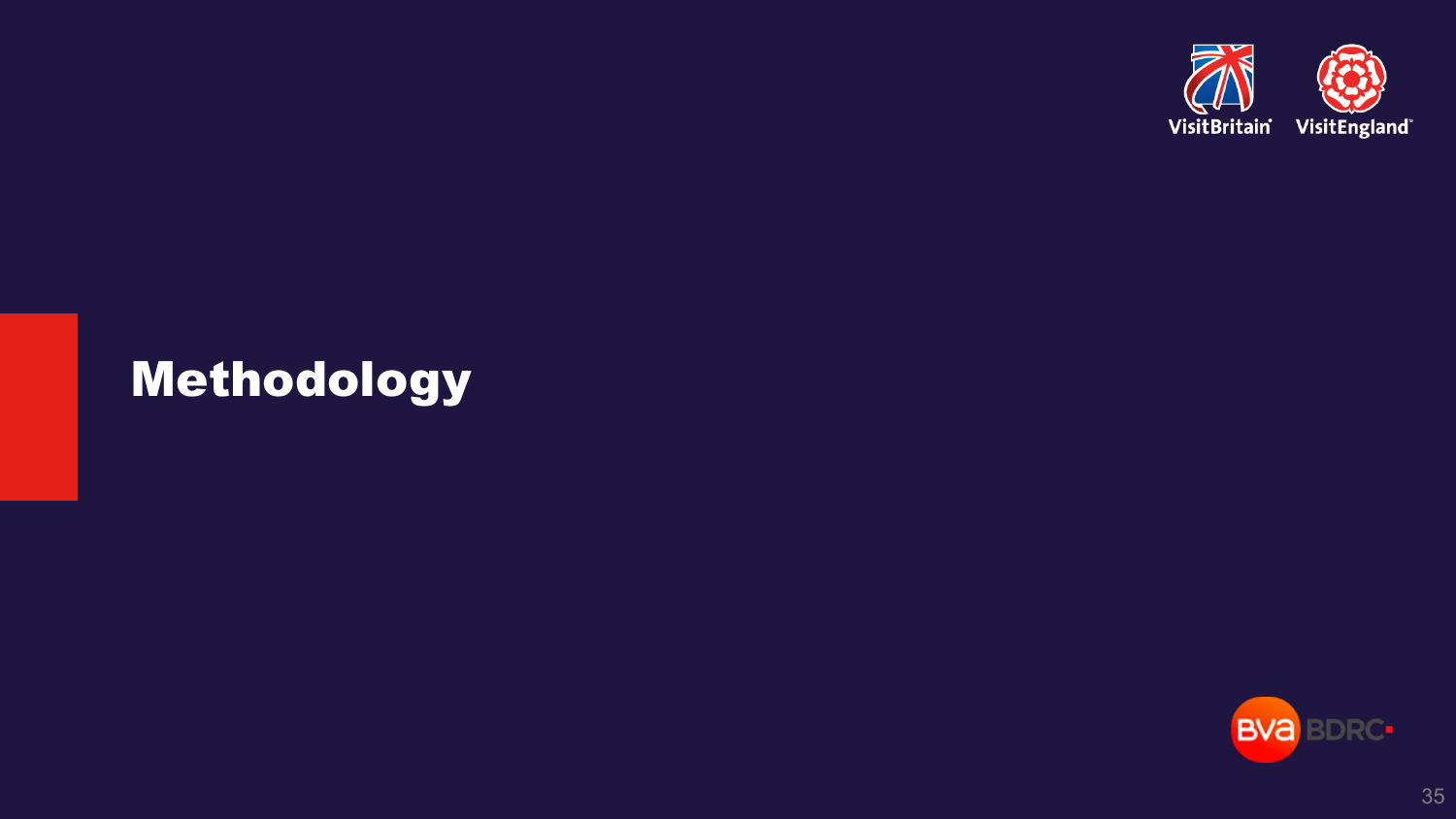#### Methodology

- This report presents findings from the May 2022 wave of the COVID-19 consumer sentiment tracker, with comparisons to previous months where appropriate.
- The survey is conducted online, among a sample of the UK adult population.
- In the first stage, a nationally representative core sample of 1,500 is recruited and interviewed. This sample is then 'boosted' for Wales and Scotland to ensure sufficient base sizes for separate nation analysis. The data are then weighted to make the sample representative of the UK overall and within each nation.
- May 2022 fieldwork was conducted between 3-9 May 2022.